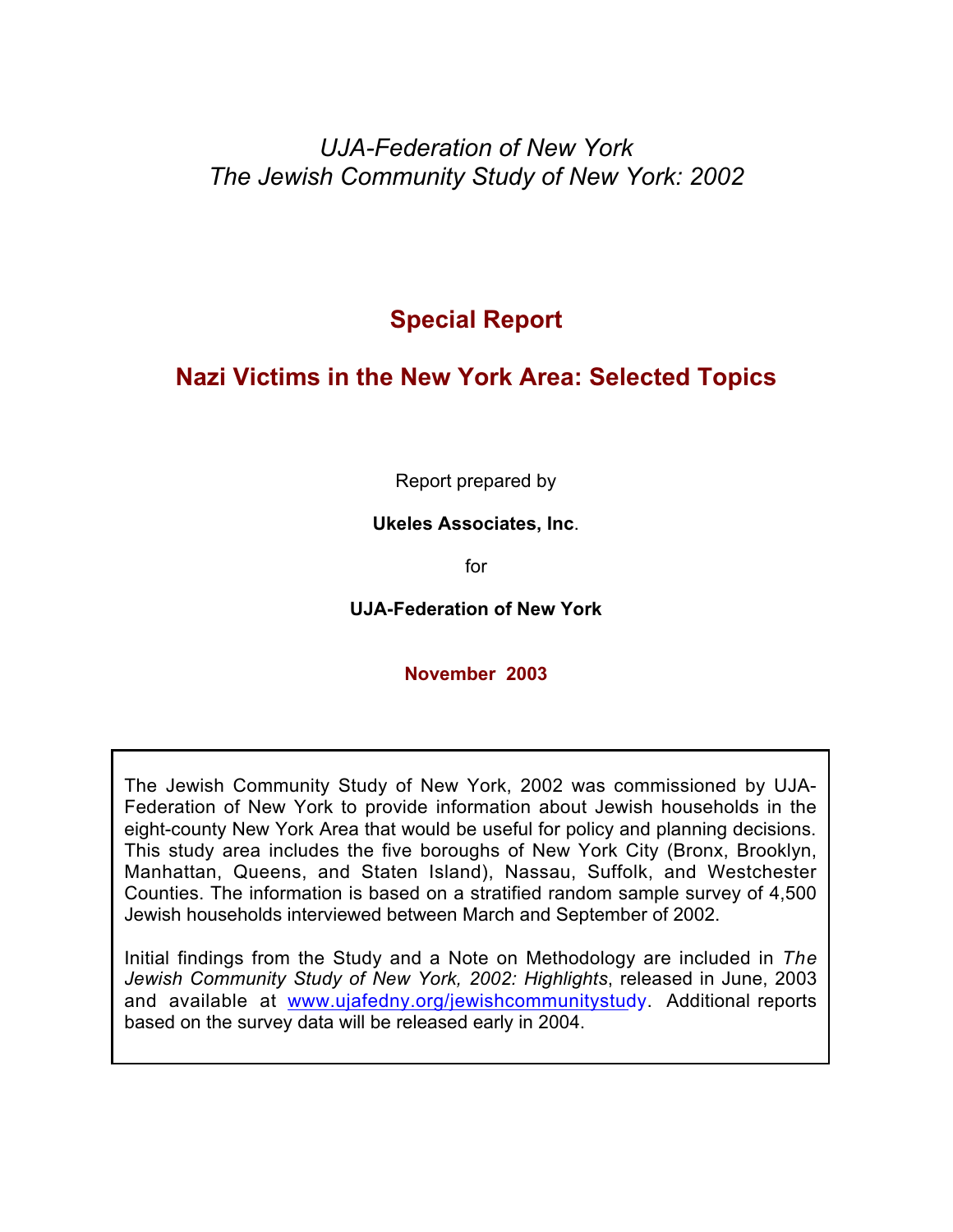#### **PREFACE**

There are 55,000 Jewish victims of Nazi persecution living in the New York Area. Many Nazi victims are old and frail and in critical need of our assistance.

At UJA-Federation of New York, we are dedicated to supporting all New York's elderly. What's more, our strategic guidelines mandate that we support survivors wherever they live, as part of our global mission to care for all members of our community – in New York, in Israel, and throughout the world. Together with our agency partners, we provide the necessary home care and congregate care for frail elderly survivors to live out their lives independently and with dignity.

The following *Special Report on Nazi Victims in the New York Area: Selected Topics* provides a lens through which we can ascertain the sheer numbers of Nazi victims living in the New York Area today, as well as gain insight into *who* these members of our community are and *what* their needs are. With this knowledge, we can fulfill our mission to be there for them.

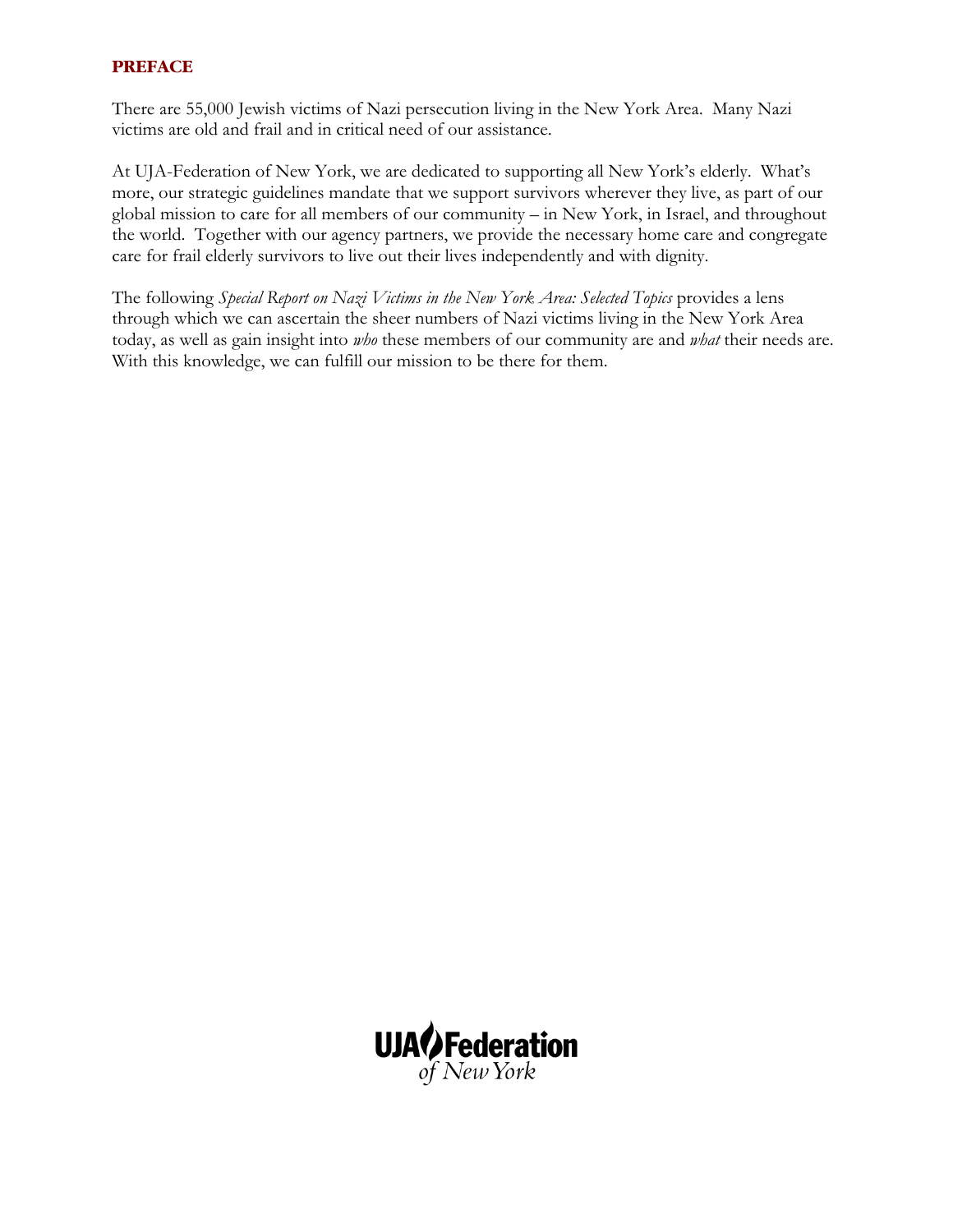# **Nazi Victims in the New York Area: Selected Topics**

### **Introduction**

There is growing concern about the situation of Nazi victims today, nearly 60 years after the Holocaust. Substantial resources have become available to meet the needs of Nazi victims, albeit too late for the many who have died since the end of World War II. The effort to allocate the available resources equitably has been hampered by the lack of adequate information about the number and distribution of Nazi victims, their characteristics, and their needs. This brief report and selected tables provide some relevant information about Nazi victims in the New York Area which may be helpful in communal decision-making.

#### **Definitions**

In the Jewish Community Study of New York: 2002, a Nazi victim was operationally defined as a Jewish respondent, spouse, or other adult in the interviewed Jewish household who had lived in or fled from a country that was under Nazi rule, Nazi occupation, or under the direct influence or control of the Nazis between 1933 and 1945.

- Respondents born in 1945 or earlier who were born outside the United States were asked: "….Between 1933 and 1945, did you live in or flee from a country that was under Nazi rule, Nazi occupation, or under the direct influence or control of the Nazis?"
- Data was also collected for spouses (or unmarried partners) born outside the United States prior to 1946: "….Between 1933 and 1945, did he/she live in or flee from a country that was under Nazi rule, Nazi occupation, or under the direct influence or control of the Nazis?"
- Finally, if there were other adults in the household who were at least 56 years old, the respondent was asked if: "Between 1933 and 1945, other than you and your (spouse/ partner), did any of the other adults in the household live in or flee from a country that was under Nazi rule, Nazi occupation, or under the direct influence or control of the Nazis?"

Special Report: Nazi Victims in the New York Area: Selected Topics, The Jewish Community Study of New York: 2002, prepared by Ukeles Associates, Inc. for UJA-Federation of New York, November 2003.

\_\_\_\_\_\_\_\_\_\_\_\_\_\_\_\_\_\_\_\_\_\_\_\_\_\_\_\_\_\_\_\_\_\_\_\_\_\_\_\_\_\_\_\_\_\_\_\_\_\_\_\_\_\_\_\_\_\_\_\_\_\_\_\_\_\_\_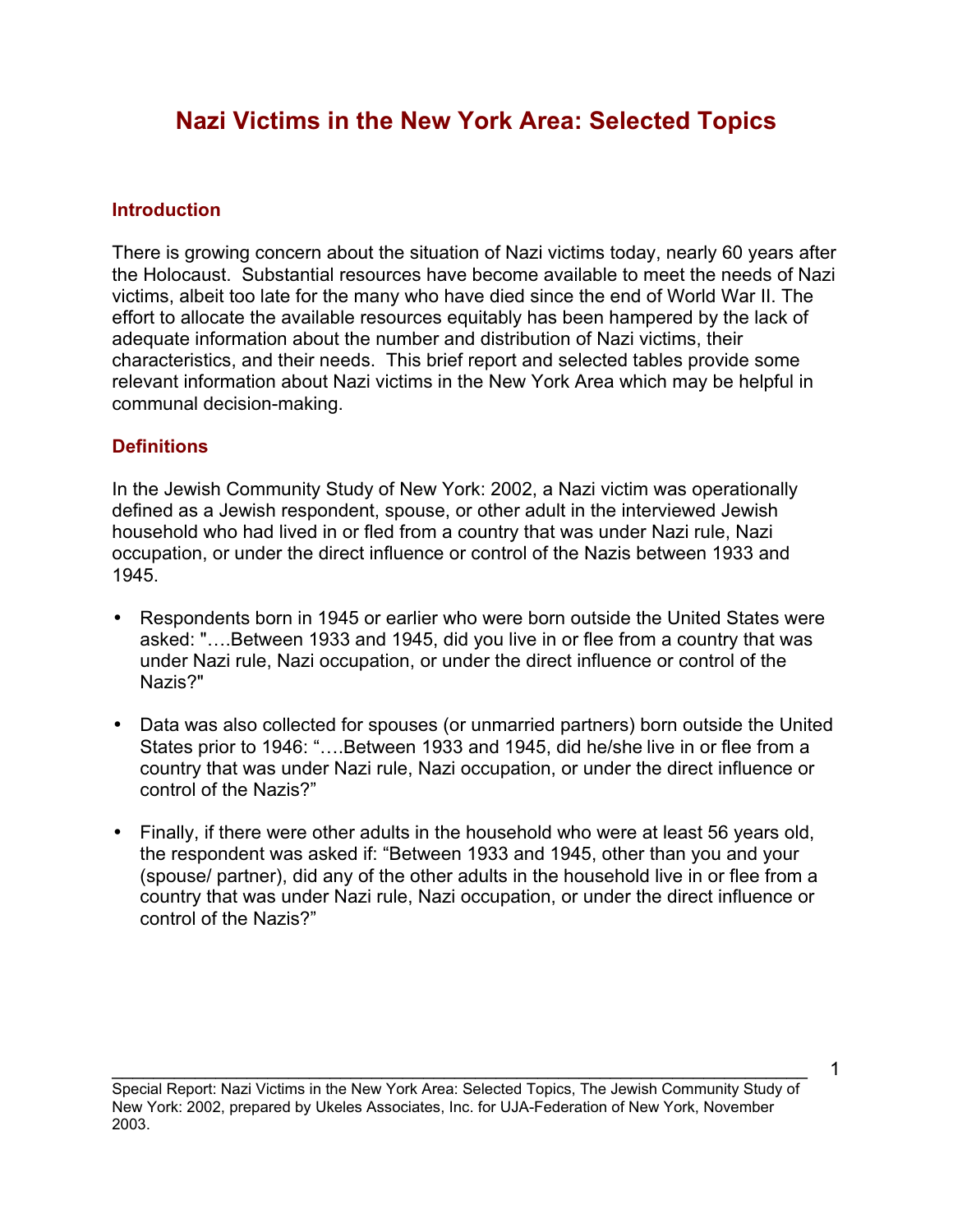Answers to the three related questions on Nazi victimization have been collected and analyzed for Jewish respondents, Jewish spouses, and other Jewish household adults. Age and country of birth have been checked to verify that the respondent-spouse-other adult met the criteria to be labeled as a Nazi victim.

The language of these questions is based on the definition of Nazi victim used by the Conference on Jewish Material Claims Against Germany (Claims Conference), and the definition used by the American Jewish Joint Distribution Committee (JDC) to identify Nazi victims in the former Soviet Union. The basic question (with three variations) on Nazi victim experiences used in the Jewish Community Study of New York: 2002 is essentially the same as the question used in the 2000 National Jewish Population Survey (NJPS 2000) in the United States<sup>1</sup>, and is similar to, but somewhat broader than, the question for identifying Nazi victims used in the 1997 Study of the Non-Institutionalized Elderly conducted by the Bureau of Central Statistics in Israel.

More than 4,500 interviews were completed with Jewish households for the Jewish Community Study of New York: 2002. A total of 412 Jewish adults in 319 interviewed households were classified as Nazi victims on the basis of the series of questions asked of all survey respondents.<sup>2</sup> All data presented in this Special Report are projected estimates of the number of Nazi victims and Nazi victim households based upon the interviews, utilizing survey data "weighting" techniques appropriate to the sampling design and data collected.

\_\_\_\_\_\_\_\_\_\_\_\_\_\_\_\_\_\_\_\_\_\_\_\_\_\_\_\_\_\_\_\_\_\_\_\_\_\_\_\_\_\_\_\_\_\_\_\_\_\_\_\_\_\_\_\_\_\_\_\_\_\_\_\_\_\_\_

 $1$  In the Jewish Community Study of New York: 2002, three separate questions were asked (as appropriate) for the respondent, spouse/partner, and other adults in the household. During the screening phase of the survey, interviewers attempted to complete an interview with the person who answered the telephone as a means to minimize respondent (and household) refusal to complete the survey. In single adult households, the question was asked only of the respondent; in multiple adult households, the relevant questions were asked about respondent, spouse, and other adults to compile the information needed on all household members. All interview data on Nazi victim respondents, spouses, and other adults was weighted with the "household" weight variable in order for the survey interview data to be projected to statistical estimates of the numbers of Nazi victims in the eight-county UJA-Federation of New York service area.

In the NJPS 2000 survey, respondents in multiple-adult households were randomly selected, and one or two questions were asked only of respondents ages 55+ in 2000 who were born in Europe: "Between 1933 and 1945 did you live in a country that was under Nazi rule or under the direct influence of the Nazis?" Respondents who answered "no" were then asked: "Between 1933 and 1945 did you leave a country or region under Nazi rule or direct influence because of Nazi occupation of the area you were living in at the time?" Data collected on respondents was then weighted by a "respondent" weight variable in order to extrapolate an estimated number of Nazi victims for the entire United States.

 $^2$ Among the 412 Jewish adult Nazi victims in 319 Jewish households were 246 respondents, 128 spouses, and 38 other adults. In 161 of the 319 Nazi victim households, the respondent was the only Nazi victim; in 83 households, both the respondent and the spouse were Nazi victims, and in 2 households the respondent and another adult were Nazi victims. There were 73 households interviewed where the respondent was not a Nazi victim, but either the spouse (45 households) or another adult (28 households) was classified as a Nazi victim.

Special Report: Nazi Victims in the New York Area: Selected Topics, The Jewish Community Study of New York: 2002, prepared by Ukeles Associates, Inc. for UJA-Federation of New York, November 2003.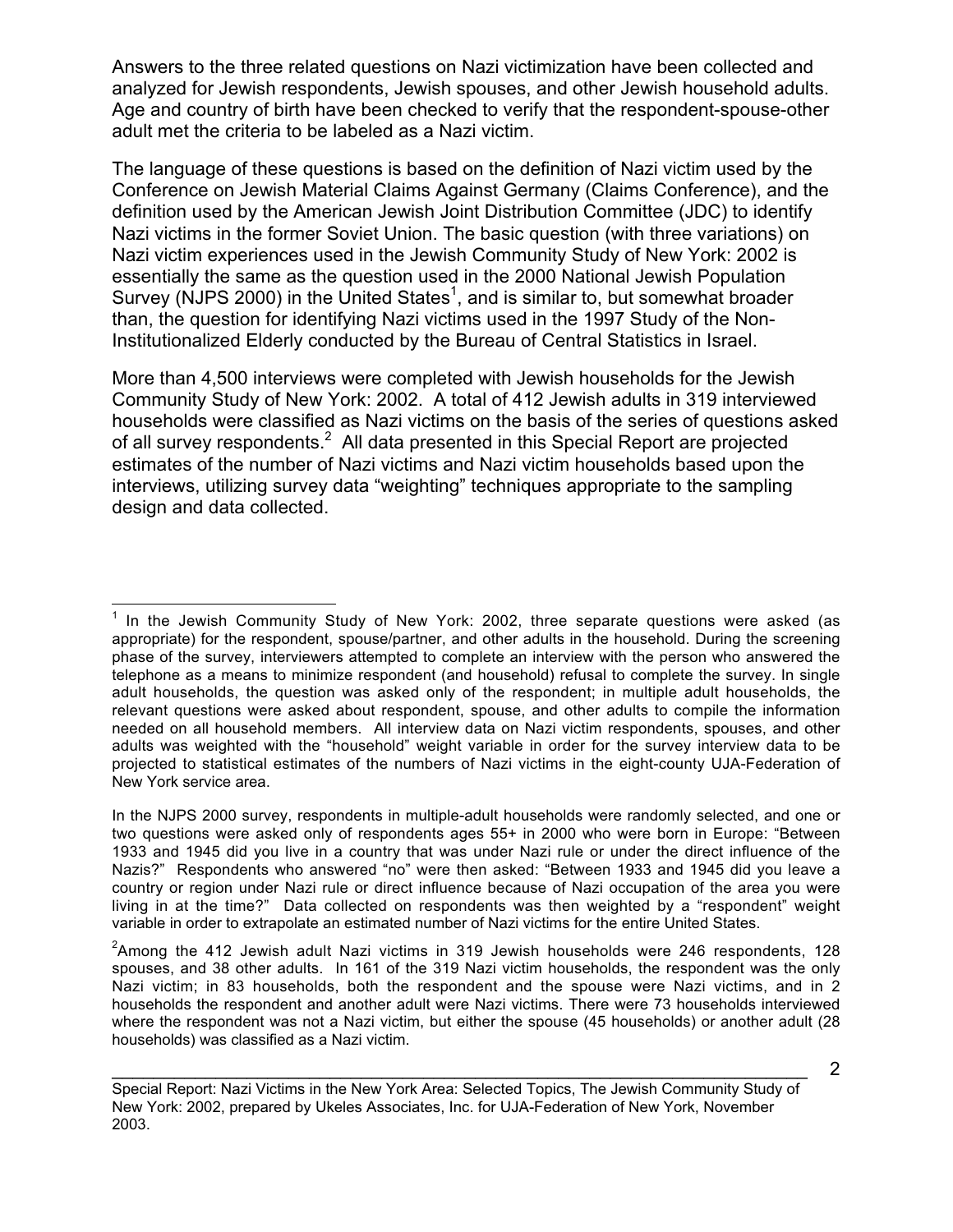# **Summary of Findings**

Based upon the interviews completed as part of the Jewish Community Study of New York: 2002, the numbers of Nazi victims have been estimated for the eight-county area:

- **An estimated 55,000 Jewish Nazi victims live in the eight-county New York Area**.
- **Nazi victims represent 15% of all Jewish adults age 57 and older in the New York area**. 3
- 58% of Nazi victims are female.
- **The median age of Nazi victims is 72 years.**
	- 16% are between the ages of 57 and 65
	- 40% are between 65 and 74
	- $\bullet$  44% are at least 75<sup>4</sup>
- **One in four Nazi victims (26%) lives alone.**
- Nazi victims living in one-person households are considerably older than Nazi victims living in two-person or multiple-person households.
	- The median age of Nazi victims living alone is 76, compared to a median age of 72 for Nazi victims living in two-person households and 68 for victims living in multiple-person households.
	- 60% of Nazi victims living alone are at least 75 years.

 <sup>3</sup> The questions asked about Nazi victim status were restricted to individuals born in 1945 or earlier; the youngest Nazi victim was 57 years old. The Jewish Community Study of New York: 2002 estimated that 1,412,000 Jews (of all ages, including children) lived in the eight-county New York area. The 55,000 Nazi victims represent 4% of the 1,412,000 Jews in the study area. Of these 1,412,000 Jews in the eightcounty New York Area, 27% (approximately 377,000) were at least 57 years old. The 55,000 Jewish Nazi victims represent 15% of all Jews born prior to 1946.

 $4$  Female Nazi victims tend to be older: 49% of female Nazi victims are at least 75 years old, while 37% of male Nazi victims are at least 75 years old.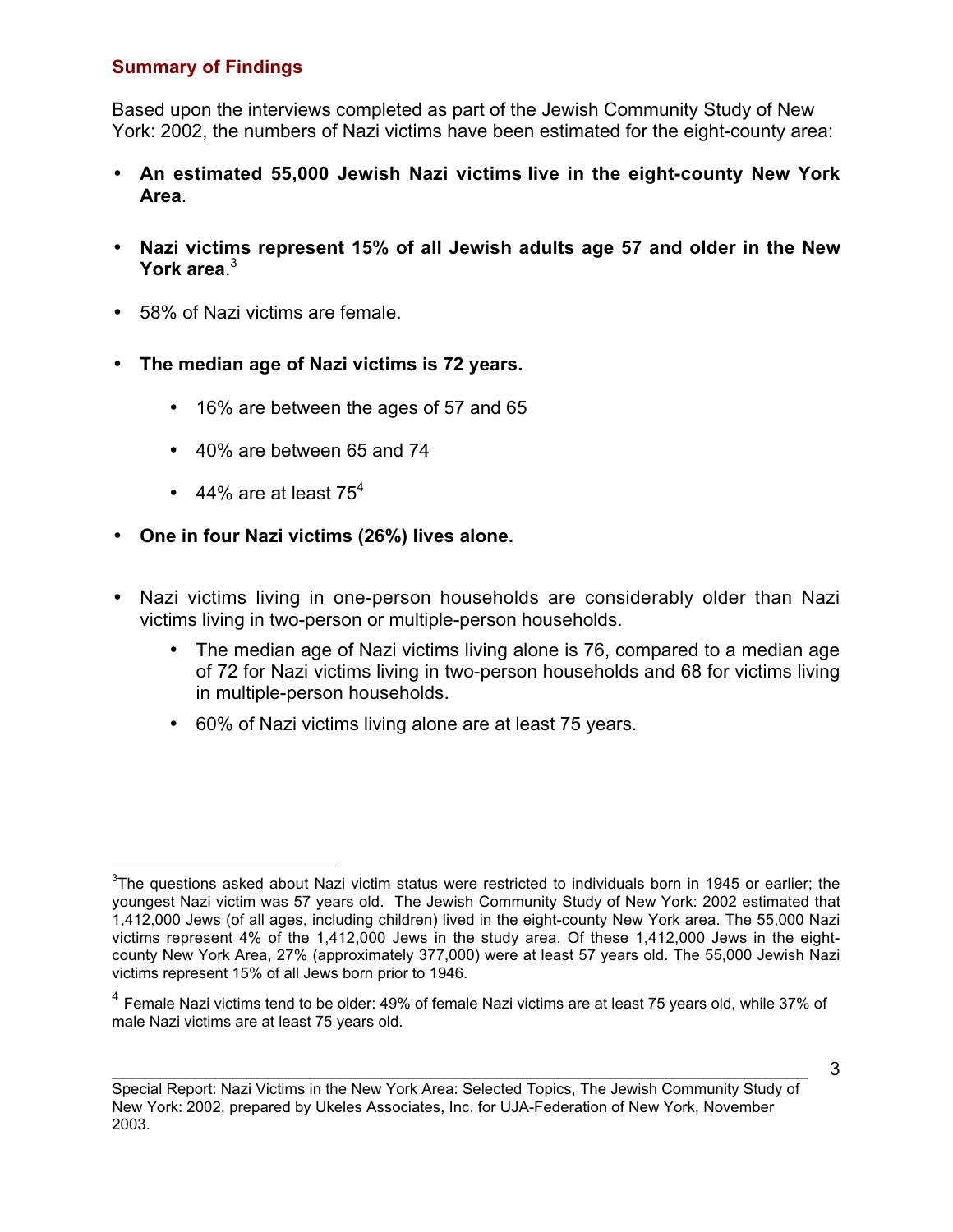- 54% of Nazi victims in the eight-county New York Area live in Brooklyn, 16% live in Queens, and 12% live in Manhattan.
- **Half of the Nazi victims live in Russian-speaking Jewish households**.
	- 27,800 Nazi victims (51%) live in New York Jewish households in which an adult was born in the former Soviet Union, or the survey respondent (typically born in Eastern Europe) answered the questions in Russian.
	- Almost three out of four Brooklyn Jewish Nazi victims live in Russianspeaking households, as do just under half of Queens Jewish Nazi victims. Only 7% of Manhattan's Jewish Nazi victims live in a Russian-speaking household.

## • **Nazi victim respondents in Russian-speaking households are much more likely to be recent arrivals to the United States**.

- 67% of Nazi victim respondents in Russian-speaking households have moved to the United States since 1990. Only 10% of Nazi victim respondents in Russian-speaking households moved to the United States prior to 1970.
- In contrast, 95% of Nazi victim respondents in non-Russian-speaking Jewish households came to the United States prior to 1970, while only 1% came from 1990 to 2002.
- **The 55,000 Nazi victims live in 43,300 Jewish** *households***, 7% of all Jewish households in the New York study area, but 16% of all Jewish households with any adult age 57 or older.**
	- In approximately 23,100 Jewish households, only the survey respondent was a Nazi victim.
	- In 6,400 households, only the respondent's spouse was a Jewish Nazi war victim.
	- In 10,400 households, both the respondent and the spouse were Nazi victims.<sup>5</sup>

<sup>&</sup>lt;sup>5</sup> In 400 of these households, the respondent, his/her spouse, and another adult in the household were all Nazi victims. Another 200 Jewish households included a Nazi victim respondent and a non-spouse other adult. In approximately 3,200 New York Area Jewish households, the only Nazi victim was another adult in the household.

\_\_\_\_\_\_\_\_\_\_\_\_\_\_\_\_\_\_\_\_\_\_\_\_\_\_\_\_\_\_\_\_\_\_\_\_\_\_\_\_\_\_\_\_\_\_\_\_\_\_\_\_\_\_\_\_\_\_\_\_\_\_\_\_\_\_\_ Special Report: Nazi Victims in the New York Area: Selected Topics, The Jewish Community Study of New York: 2002, prepared by Ukeles Associates, Inc. for UJA-Federation of New York, November 2003.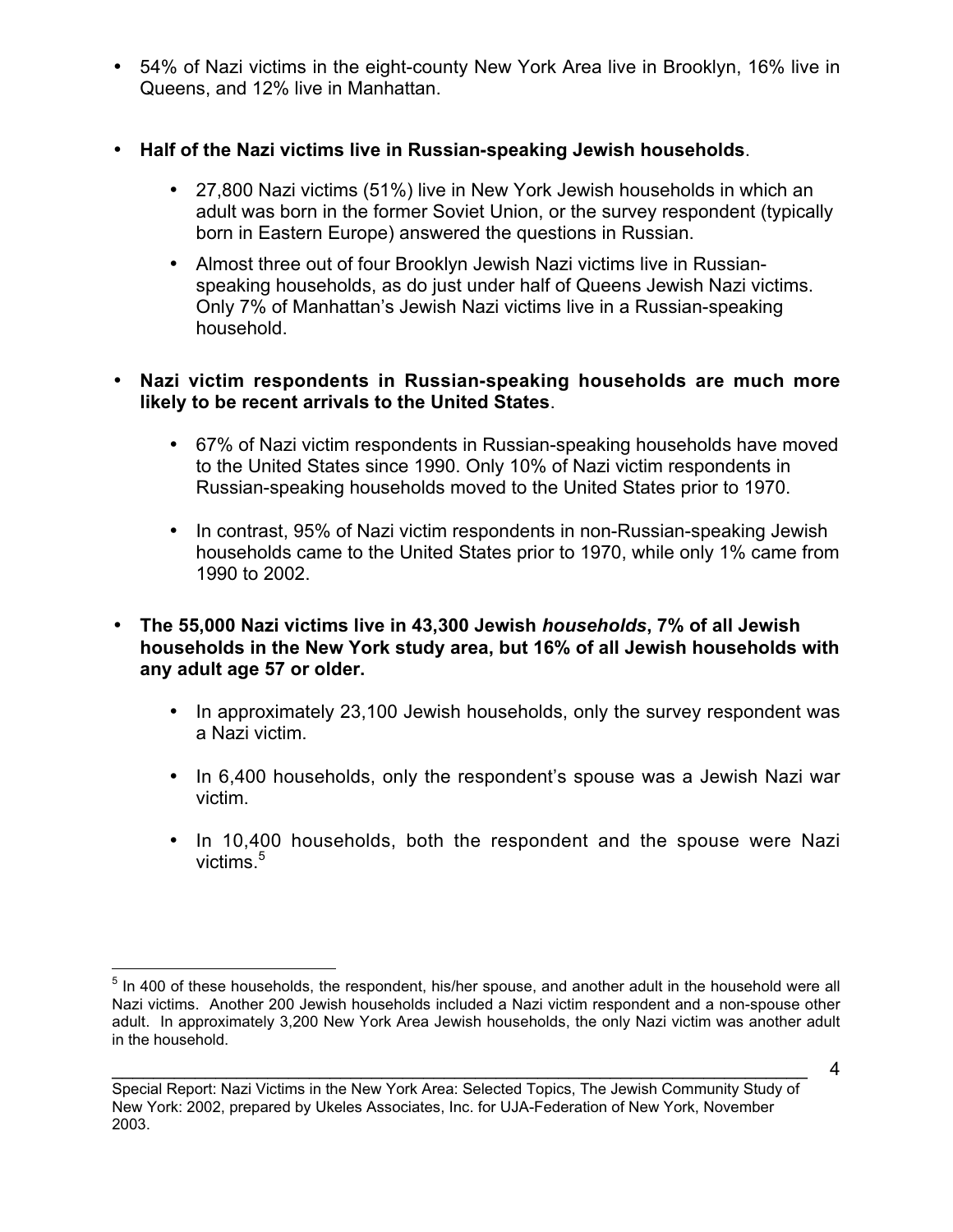**Nazi victim households are more likely to be poor than other New York Jewish households**.

- Half of all Nazi victims live in households with household incomes below 150% of the Federal poverty guidelines.<sup>6</sup>
	- 38% of Nazi victims live in households with annual incomes that place them under the 100% poverty guideline standard.
	- 13% live in households which report incomes placing them between 100% and 150% of poverty guideline levels.
- **Nazi victims are more likely to be poor than near-poor**.
	- More Nazi victims live in poor households (51%) than in "near-poor" households (11%) which have incomes above 150% of the Federal poverty guidelines, but under \$35,000 annual yearly income. Another 12% have incomes between \$35,000 and \$50,000.
- **Since the poverty level calculations are based upon both income and the number of people living in the household, there is only a moderate relationship between the number of people living in a Nazi victim household** and poverty:<sup>7</sup>
	- 44% of Nazi victims living alone are under the 100% poverty level, compared to 37% of those living with another person and 32% of those living with several other persons.

 $6$  Poverty level comparisons between Nazi victims and non-victims are easier to make on the household (rather than on an individual) level; 36% of Nazi victim *households* are below 100% of poverty, and another 11% between the 100% and 150% guidelines. Only 8% of non-victim households interviewed for the Jewish Community Study of New York: 2002 were below the 100% poverty guidelines, while another 5% reported incomes between the 100% and the 150% standards.

<sup>&</sup>lt;sup>7</sup>The poverty guidelines are specific to household size. For one-person households, annual household incomes under approximately \$9,000 are defined as 100% of poverty, and incomes under \$13,000 are defined as 150% of poverty. For two-person households, the approximate income ranges (reflected in questions in the Jewish Community Study of New York: 2002 that were household-size specific) are \$12,000 and \$18,000 respectively. For three-person households, the corresponding income levels are \$15,000 and \$22,000. The 150% poverty level has been used as an operational definition for the New York Jewish "poor" in a series of reports prepared by David Grossman of the Nova Institute for the New York Metropolitan Coordinating Council on Jewish Poverty.

\_\_\_\_\_\_\_\_\_\_\_\_\_\_\_\_\_\_\_\_\_\_\_\_\_\_\_\_\_\_\_\_\_\_\_\_\_\_\_\_\_\_\_\_\_\_\_\_\_\_\_\_\_\_\_\_\_\_\_\_\_\_\_\_\_\_\_ Special Report: Nazi Victims in the New York Area: Selected Topics, The Jewish Community Study of New York: 2002, prepared by Ukeles Associates, Inc. for UJA-Federation of New York, November 2003.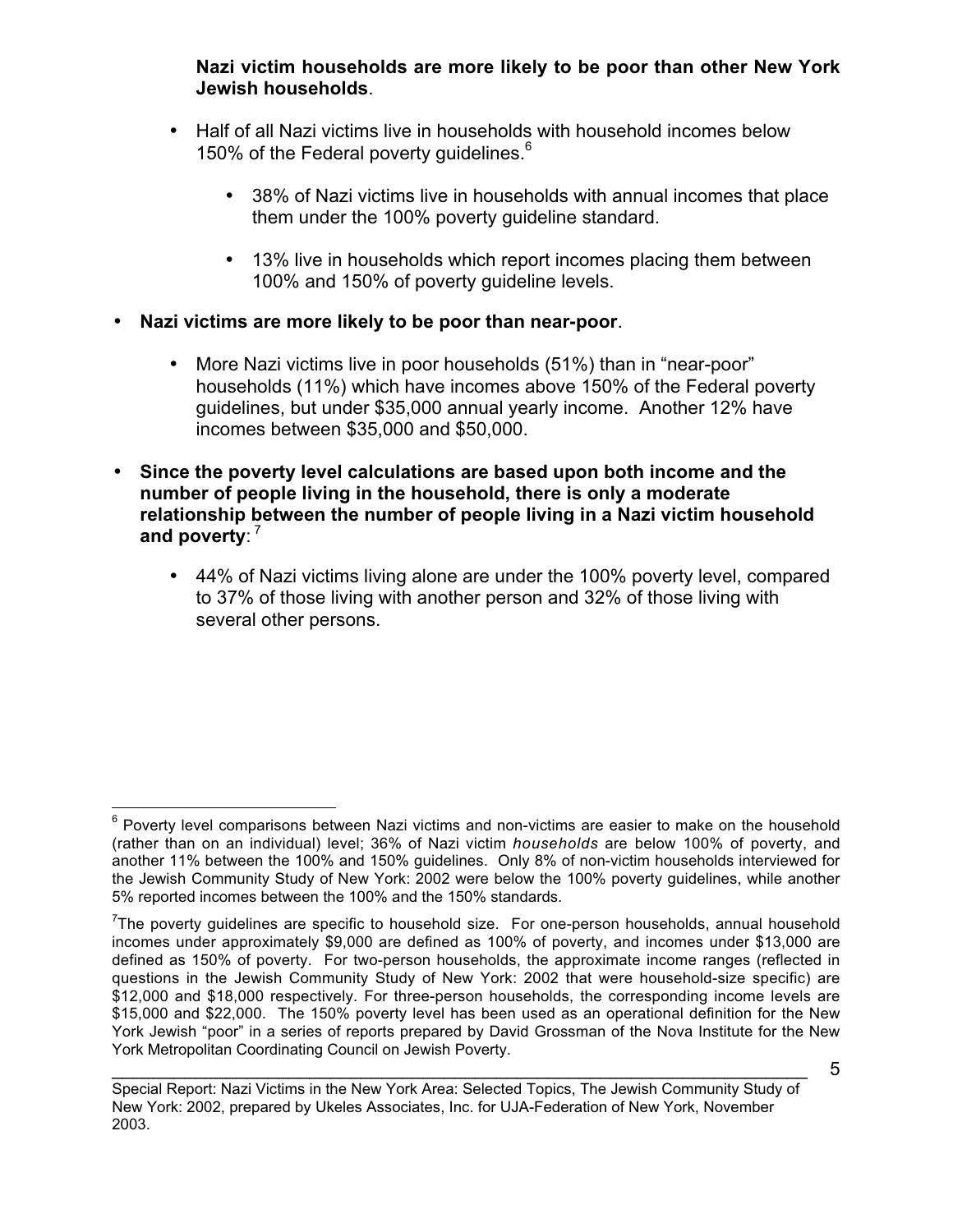- **Nazi victims in Russian-speaking households are much more likely to be poor than Nazi victims in non-Russian-speaking households**:
	- 81% of Nazi victims living in Russian-speaking households report annual income below 150% of the poverty guidelines (70% below the 100% poverty level).
	- In contrast, only 21% of Nazi victims in non-Russian-speaking households are below the 150% poverty level.
	- Thus, four out of five Russian-speaking-household Nazi victims are below the 150% poverty level, while only one in five non-Russian speaking-household Nazi victims are below 150% of the poverty standard.

## • **Russian-speaking Nazi victims and Russian-speaking New Yorkers who are** *not* **Nazi victims have the same high level of poverty.**

- 69% of the Nazi victim Russian-speaking-households are below the 100% poverty level.
- 73% of *non-victim* Russian-speaking households with at least one adult in the household who is at least 57 years old (the youngest Nazi victim) are below the 100% poverty level.
- **Nazi victim respondents also report relatively poor health.**

Both Nazi victim history and Russian-speaking status have an independent impact on the self-reported health of Nazi victims, although Russian-speaking household membership appears to have the stronger impact.

Among all Jewish survey respondents age 57 and older:

• None of the Nazi victim respondents in Russian-speaking-household respondents report excellent health; 28% report their health to be poor.<sup>8</sup>

<sup>&</sup>lt;sup>8</sup> All survey respondents were asked: "Would you say that your own health is excellent, good, fair or poor?" Age was a critical factor in respondent answers. Almost half (48%) of all survey respondents under age 57 report their health to be excellent, and another 43% report their health as good; 8% report fair health and just over 1% report poor health. Among all respondents age 57 and older, comparable percentages are: 21% excellent, 38% good, 30% fair, and 11% poor.

\_\_\_\_\_\_\_\_\_\_\_\_\_\_\_\_\_\_\_\_\_\_\_\_\_\_\_\_\_\_\_\_\_\_\_\_\_\_\_\_\_\_\_\_\_\_\_\_\_\_\_\_\_\_\_\_\_\_\_\_\_\_\_\_\_\_\_ Special Report: Nazi Victims in the New York Area: Selected Topics, The Jewish Community Study of New York: 2002, prepared by Ukeles Associates, Inc. for UJA-Federation of New York, November 2003.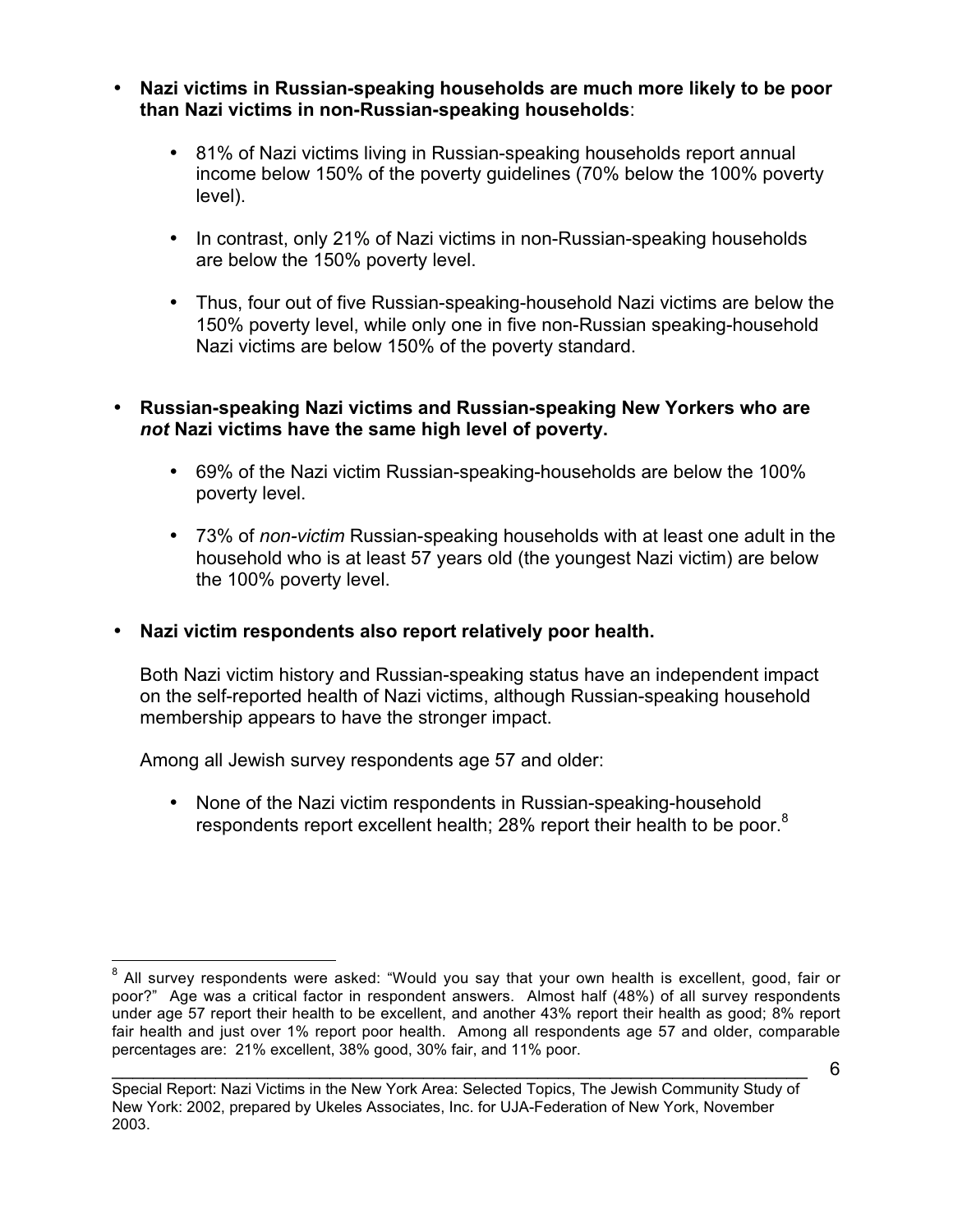- Non-victim Russian-speaking-household respondents report similar answers: only 5% report excellent health, while 34% report poor health.
- Among Nazi victim respondents in non-Russian-speaking-households, 12% reported excellent health, but only 6% report poor health.
- Excellent health is reported by 26% of Jewish, non-victim, non-Russianspeaking-household respondents (age 57 and over), while 6% report poor health.

# **Conclusions**

- There are clearly poor Nazi victims in the New York Area.
- The vast majority of these poor Nazi victims are relatively recent Russianspeaking arrivals. Relatively few Nazi victims who are not Russian-speaking are poor.
- Both Nazi victims and non-victim Jews (age 57and older) living in Russianspeaking households seem to have substantial financial (and health-related) needs.
- There appears to be no difference between the poverty level of Russianspeaking households with a Nazi victim and Russian-speaking households with an older person who is not a Nazi victim.

\_\_\_\_\_\_\_\_\_\_\_\_\_\_\_\_\_\_\_\_\_\_\_\_\_\_\_\_\_\_\_\_\_\_\_\_\_\_\_\_\_\_\_\_\_\_\_\_\_\_\_\_\_\_\_\_\_\_\_\_\_\_\_\_\_\_\_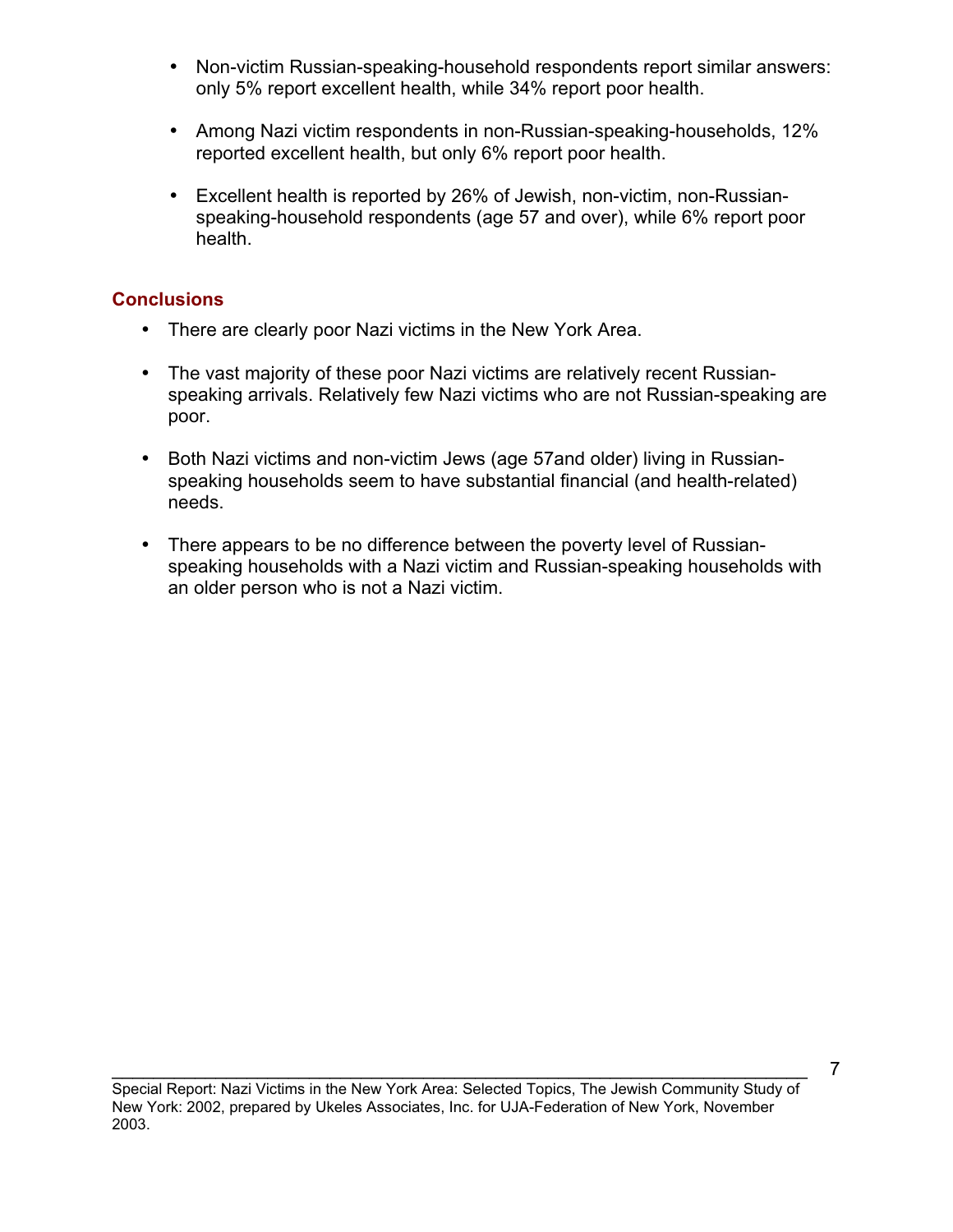# **Nazi Victims in the New York Area: Tables**

Exhibit 1. Number of Jewish Nazi Victims, New York Area<sup>∗</sup> Jewish Community Study of New York: 2002

|                                         | <b>ESTIMATED NUMBER</b> |
|-----------------------------------------|-------------------------|
| <b>JEWISH NAZI VICTIMS</b>              | 55,000                  |
| <b>Survey Respondents</b>               | 33,700                  |
| <b>Spouses</b>                          | 16,900                  |
| Other Jewish Adults in the<br>Household | 4,400                   |

\_\_\_\_\_\_\_\_\_\_\_\_\_\_\_\_\_\_\_\_\_\_\_\_\_\_\_\_\_\_\_\_\_\_\_\_\_\_\_\_\_\_\_\_\_\_\_\_\_\_\_\_\_\_\_\_\_\_\_\_\_\_\_\_\_\_\_

∗ The New York Area includes the five New York City boroughs (Bronx, Brooklyn, Manhattan, Queens, and Staten Island), and Nassau, Suffolk, and Westchester Counties.

Special Report: Nazi Victims in the New York Area: Selected Topics, The Jewish Community Study of New York: 2002, prepared by Ukeles Associates, Inc. for UJA-Federation of New York, November 2003.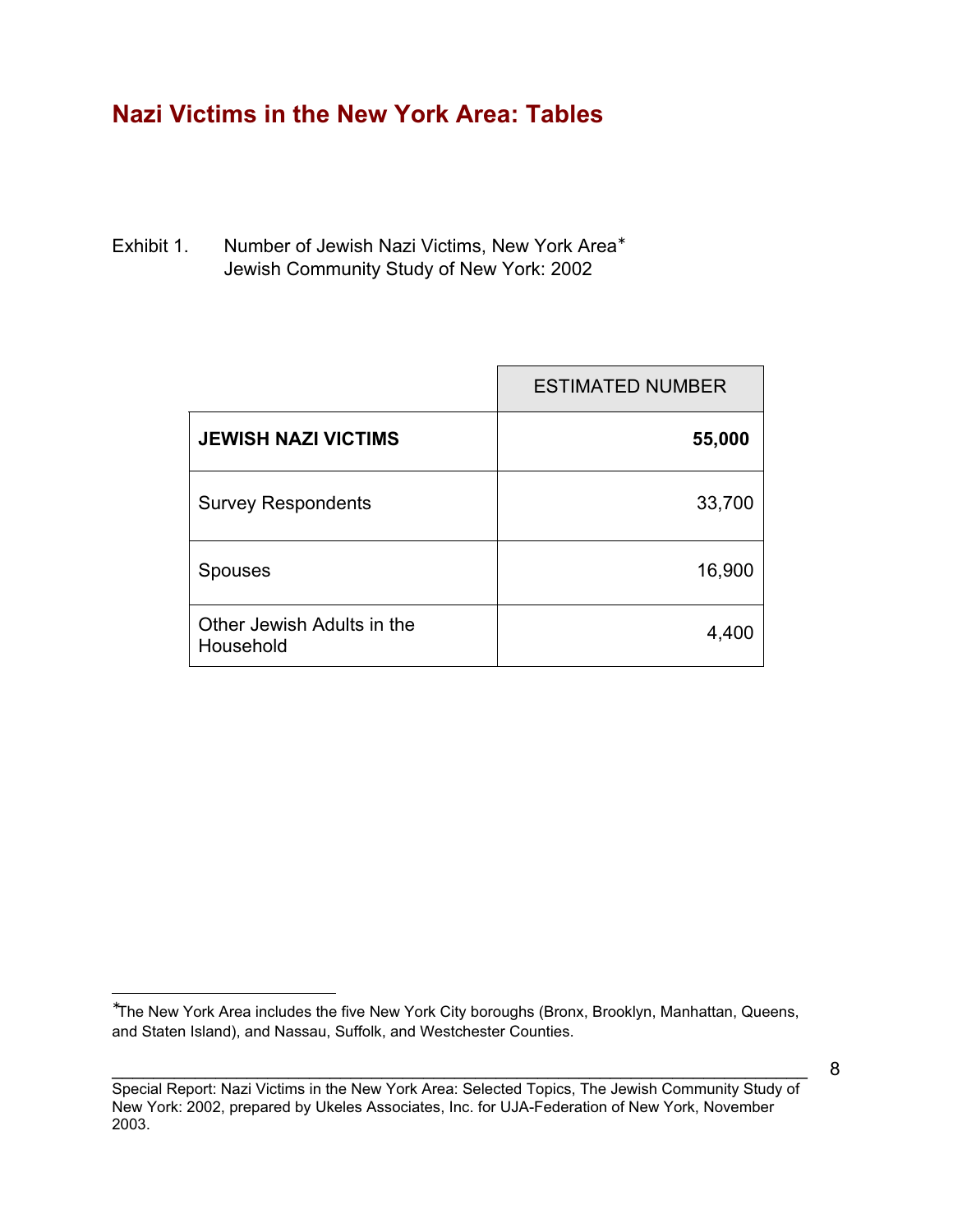Exhibit 2. Jewish Nazi Victims as a Percentage of Jews in the New York Area, Jewish Community Study of New York: 2002

| <b>NEW YORK AREA</b>                        | <b>ESTIMATED</b><br><b>NUMBER</b> | % NAZI VICTIMS<br><b>COMPARED TO:</b> |
|---------------------------------------------|-----------------------------------|---------------------------------------|
| <b>Jewish Nazi Victims</b>                  | 55,000                            |                                       |
| All Jewish Adults Age 57<br>and Older       | 377,000                           | 15%                                   |
| All Jews in the<br><b>Eight-County Area</b> | 1,412,000                         | 4%                                    |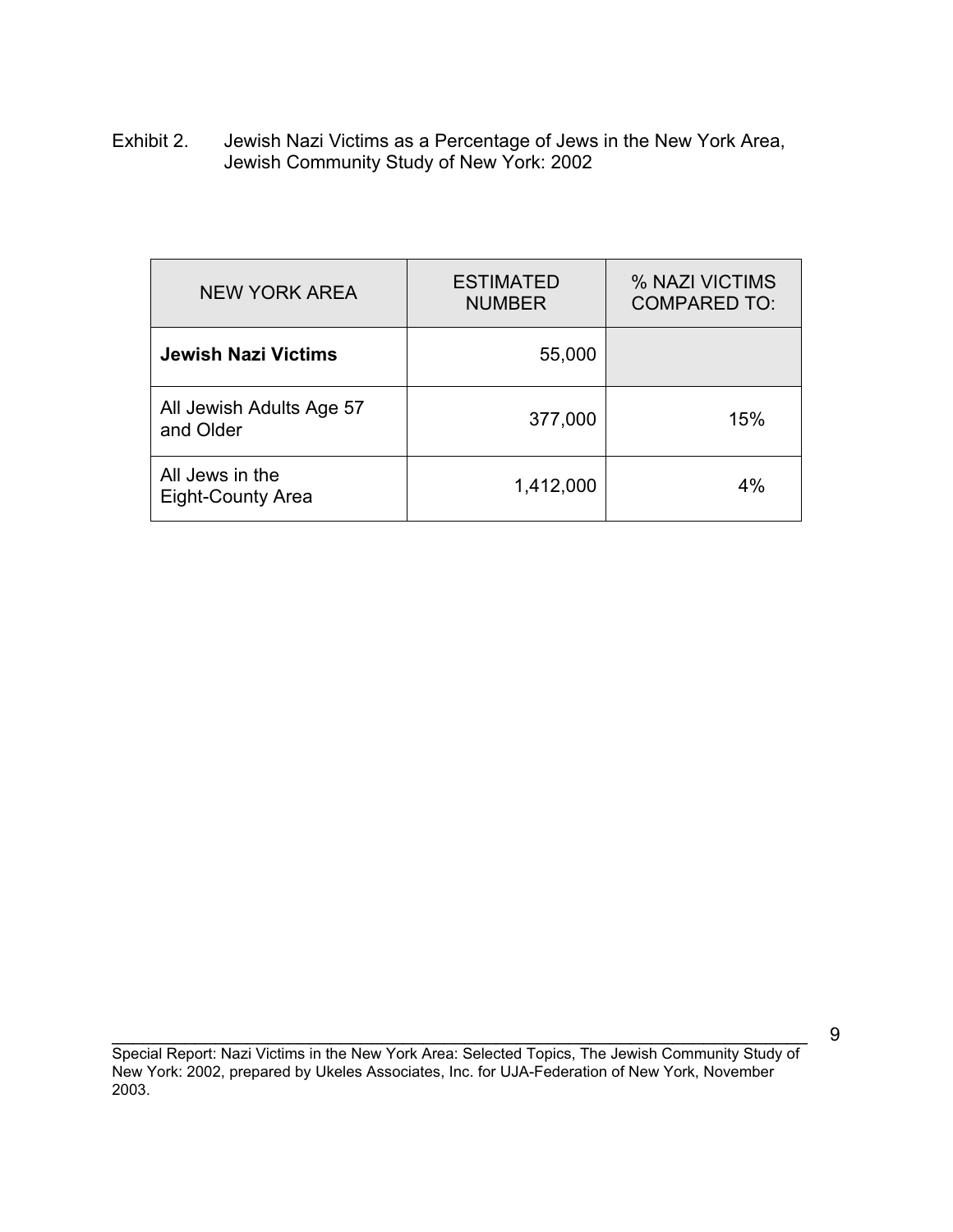Exhibit 3. Gender of Jewish Nazi Victims, Jewish Community Study of New York: 2002

| <b>GENDER:</b><br><b>JEWISH NAZI VICTIMS</b> | <b>ESTIMATED</b><br><b>NUMBER</b> | <b>PERCENT</b> |
|----------------------------------------------|-----------------------------------|----------------|
| <b>Male Nazi Victims</b>                     | 23,200                            | 42%            |
| <b>Female Nazi Victims</b>                   | 31,800                            | 58             |
| <b>Total</b>                                 | 55,000                            | 100%           |

\_\_\_\_\_\_\_\_\_\_\_\_\_\_\_\_\_\_\_\_\_\_\_\_\_\_\_\_\_\_\_\_\_\_\_\_\_\_\_\_\_\_\_\_\_\_\_\_\_\_\_\_\_\_\_\_\_\_\_\_\_\_\_\_\_\_\_ Special Report: Nazi Victims in the New York Area: Selected Topics, The Jewish Community Study of New York: 2002, prepared by Ukeles Associates, Inc. for UJA-Federation of New York, November 2003.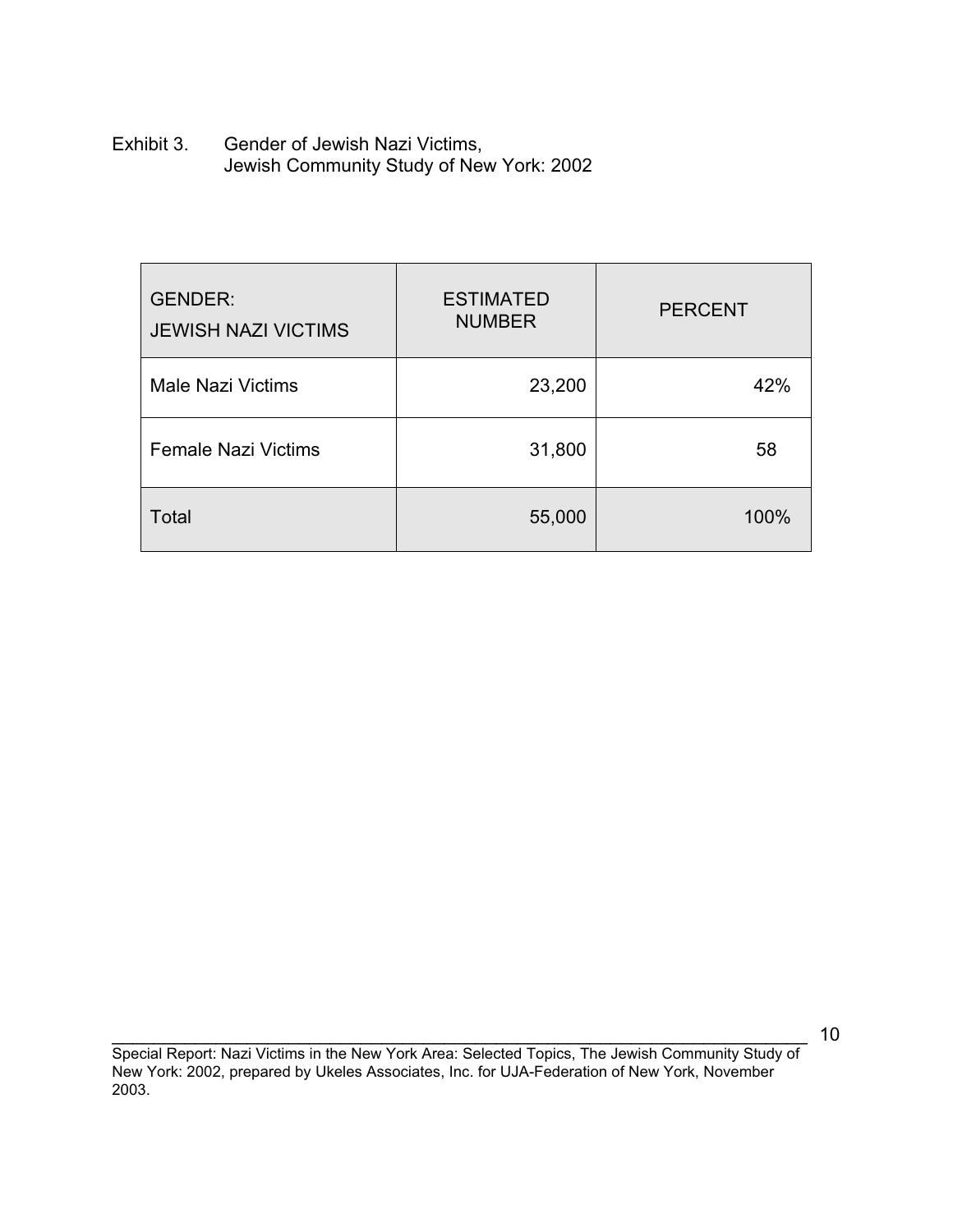Exhibit 4. Age of Jewish Nazi Victims, Jewish Community Study of New York: 2002

| AGE:<br><b>JEWISH NAZI VICTIMS</b> | <b>ESTIMATED</b><br><b>NUMBER</b> | <b>PERCENT</b> |
|------------------------------------|-----------------------------------|----------------|
| Under Age 65                       | 9,000                             | 16%            |
| Ages $65 - 75$                     | 21,900                            | 40             |
| Ages $75 - 84$                     | 19,000                            | 35             |
| Ages 85+                           | 5,000                             | 9              |
| <b>Total</b>                       | 55,000*                           | 100%*          |
| <b>MEDIAN AGE</b>                  |                                   | 72 Years       |

 $\overline{a}$ 

<sup>∗</sup> In all tables, numbers may not add exactly or percentages add to 100% due to rounding for presentation.

\_\_\_\_\_\_\_\_\_\_\_\_\_\_\_\_\_\_\_\_\_\_\_\_\_\_\_\_\_\_\_\_\_\_\_\_\_\_\_\_\_\_\_\_\_\_\_\_\_\_\_\_\_\_\_\_\_\_\_\_\_\_\_\_\_\_\_ Special Report: Nazi Victims in the New York Area: Selected Topics, The Jewish Community Study of New York: 2002, prepared by Ukeles Associates, Inc. for UJA-Federation of New York, November 2003.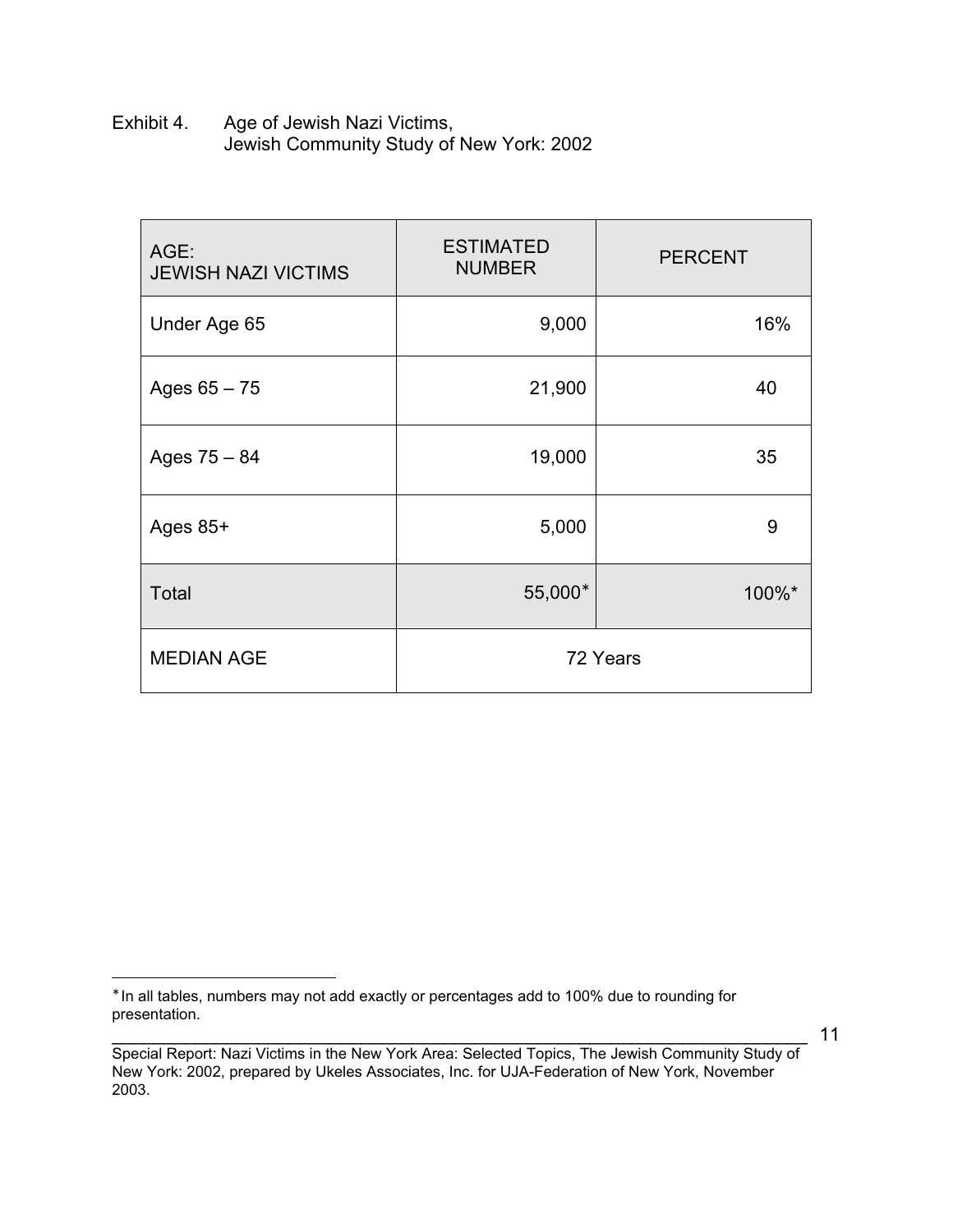Exhibit 5. Age and Gender Distribution of Jewish Nazi Victims, Jewish Community Study of New York: 2002

|                                             | <b>GENDER OF NAZI VICTIM</b> |                       |
|---------------------------------------------|------------------------------|-----------------------|
| <b>AGE OF JEWISH</b><br><b>NAZI VICTIMS</b> | <b>Males</b>                 | Females               |
| Under Age 65                                | 15%                          | 17%                   |
| Ages 65 - 74                                | 48                           | 34                    |
| Ages 75 - 84                                | 28                           | 40                    |
| Ages 85+                                    | 9                            | 9                     |
| <b>Total</b>                                | 100%<br>$[N=23,200]$         | 100 %<br>$[N=31,800]$ |
| <b>MEDIAN AGE</b>                           | 72                           | 73                    |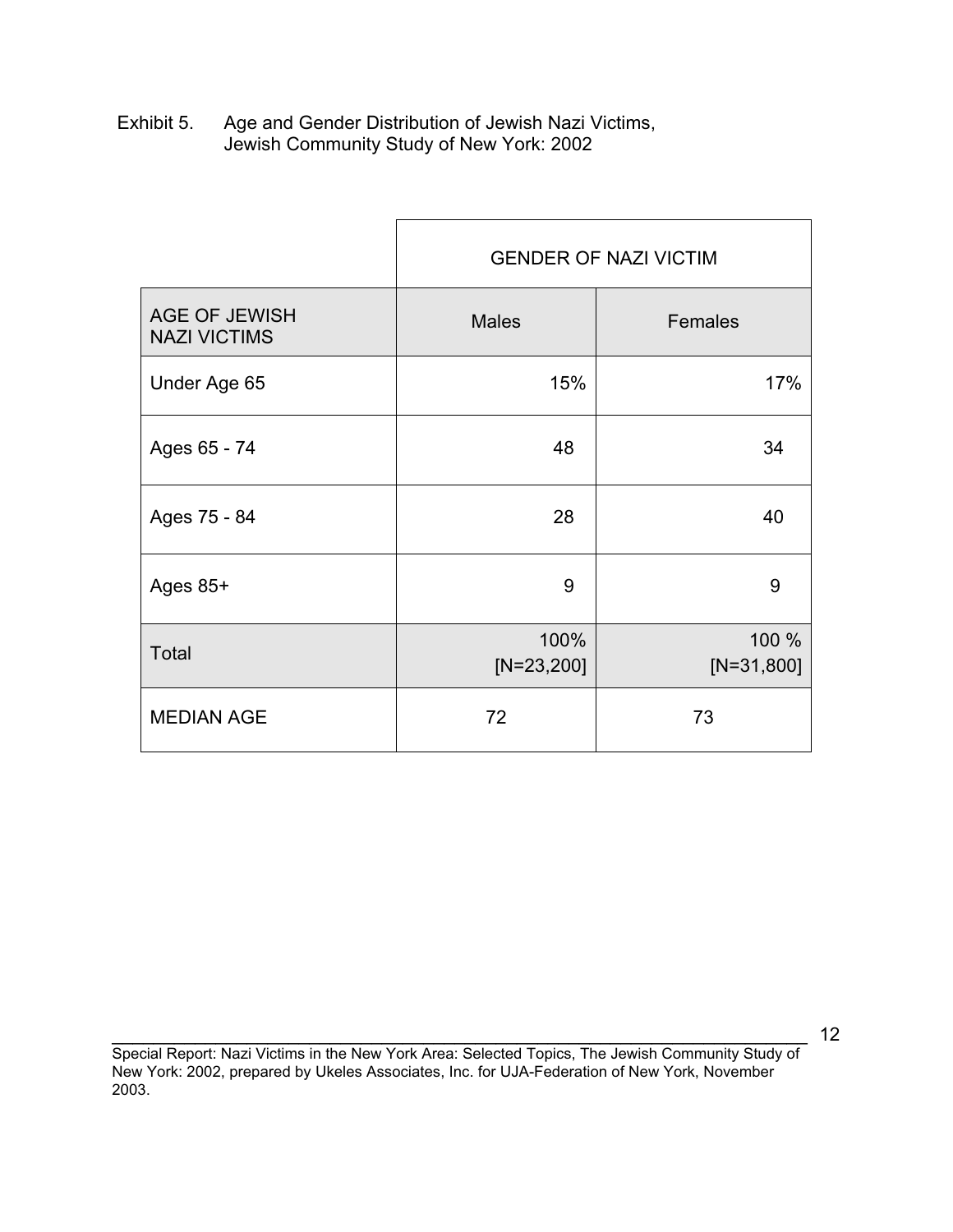Exhibit 6. Household Size: Jewish Nazi Victims, Jewish Community Study of New York: 2002

| <b>NAZI VICTIM LIVES IN:</b> | <b>ESTIMATED NUMBER</b> | <b>PERCENT</b> |
|------------------------------|-------------------------|----------------|
| 1 Person Household (by self) | 14,300                  | 26%            |
| 2 Person Household           | 30,800                  | 56             |
| 3+ Person Household          | 9,900                   | 18             |
| Total                        | 55,000                  | 100%           |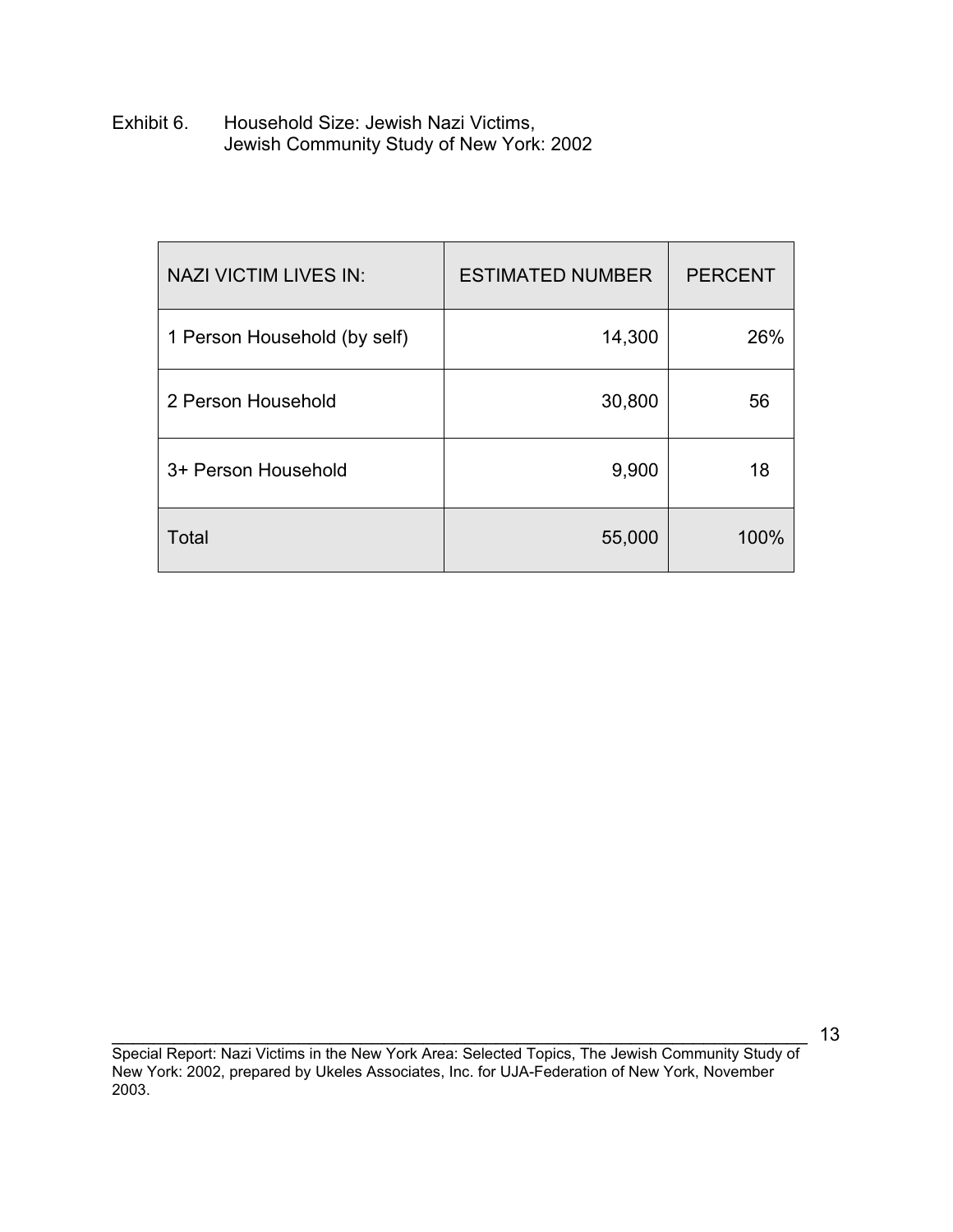Exhibit 7. Age and Household Size, Jewish Nazi Victims, Jewish Community Study of New York: 2002

|                                             | <b>NAZI VICTIM HOUSEHOLD SIZE</b> |           |                      |
|---------------------------------------------|-----------------------------------|-----------|----------------------|
| <b>AGE OF JEWISH</b><br><b>NAZI VICTIMS</b> | 1 Person                          | 2 Persons | 3 or More<br>Persons |
| Under Age 65                                | 10%                               | 18%       | 20%                  |
| Ages 65 - 74                                | 30                                | 43        | 44                   |
| Ages 75 - 84                                | 45                                | 33        | 24                   |
| Ages 85+                                    | 15                                | 6         | 12 <sup>2</sup>      |
| Total                                       | 100%                              | 100%      | 100%                 |
| <b>MEDIAN AGE</b>                           | 76                                | 72        | 68                   |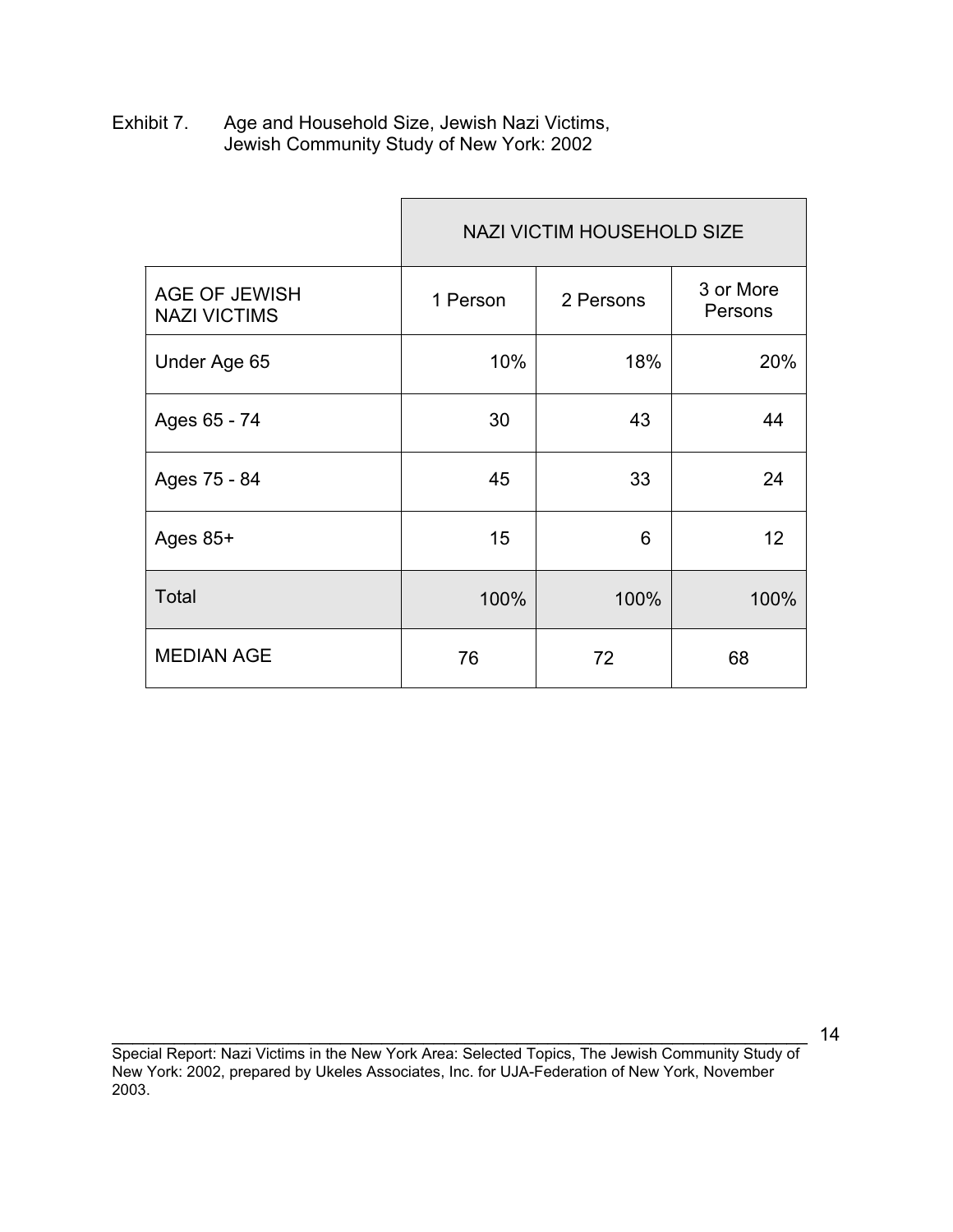| Exhibit 8. | Borough/County of Residence, Jewish Nazi Victims, |
|------------|---------------------------------------------------|
|            | Jewish Community Study of New York: 2002          |

| <b>BOROUGH - COUNTY</b>   | <b>ESTIMATED NUMBER</b><br>OF JEWISH NAZI<br><b>VICTIMS</b> | % OF ALL NAZI<br><b>VICTIMS IN NEW</b><br><b>YORK AREA</b> |
|---------------------------|-------------------------------------------------------------|------------------------------------------------------------|
| <b>Bronx</b>              | 1,900                                                       | 3%                                                         |
| <b>Brooklyn</b>           | 29,700                                                      | 54                                                         |
| Manhattan                 | 6,700                                                       | 12                                                         |
| Queens                    | 9,200                                                       | 17                                                         |
| Staten Island             | < 500                                                       | $1\%$                                                      |
| <b>Nassau County</b>      | 3,600                                                       | 6                                                          |
| <b>Suffolk County</b>     | 1,400                                                       | 3                                                          |
| <b>Westchester County</b> | 2,100                                                       | 4                                                          |
| Total                     | 55,000                                                      | 100%                                                       |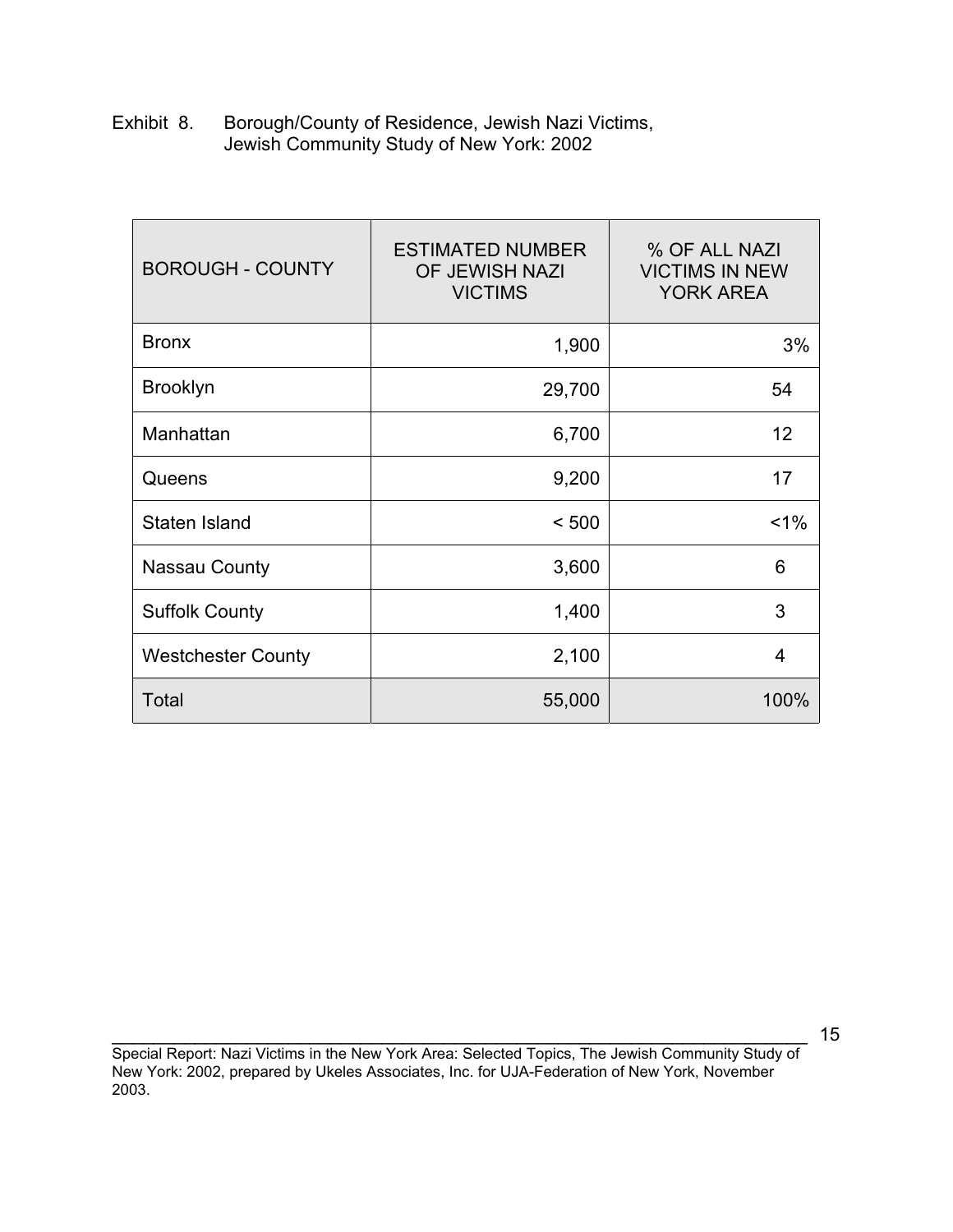Exhibit 8a. Borough/County of Nazi Victims Residence Compared to All Jews Living in Borough/County, Jewish Community Study of New York: 2002

| <b>BOROUGH - COUNTY</b>   | <b>ESTIMATED</b><br><b>NUMBER OF JEWISH</b><br><b>NAZI VICTIMS</b> | % JEWISH NAZI<br><b>VICTIMS OF ALL JEWS</b><br><b>LIVING IN</b><br><b>BOROUGH/COUNTY</b> |
|---------------------------|--------------------------------------------------------------------|------------------------------------------------------------------------------------------|
| <b>Bronx</b>              | 1,900                                                              | 4%                                                                                       |
| <b>Brooklyn</b>           | 29,700                                                             | 6%                                                                                       |
| Manhattan                 | 6,700                                                              | 3%                                                                                       |
| Queens                    | 9,200                                                              | 5%                                                                                       |
| Staten Island             | < 500                                                              | 1%                                                                                       |
| <b>Nassau County</b>      | 3,600                                                              | 2%                                                                                       |
| <b>Suffolk County</b>     | 1,400                                                              | 2%                                                                                       |
| <b>Westchester County</b> | 2,100                                                              | 2%                                                                                       |
| Total                     | 55,000                                                             |                                                                                          |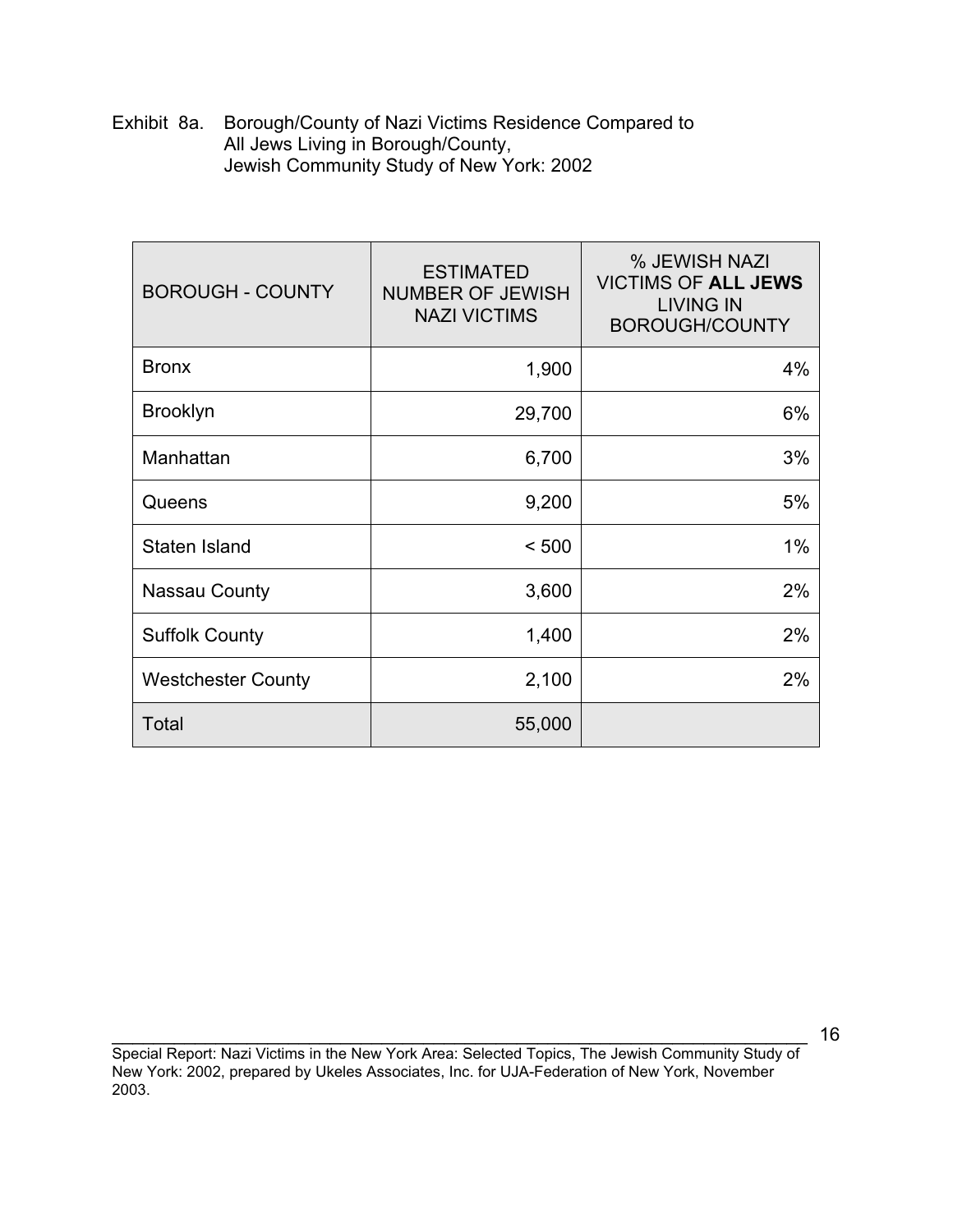Exhibit 8b. Relationship of Borough/County of Nazi Victims Residence and Russian-Speaking Household Status, Jewish Community Study of New York: 2002

| <b>BOROUGH - COUNTY</b>   | NUMBER OF NAZI<br><b>VICTIMS LIVING IN</b><br><b>RUSSIAN-</b><br><b>SPEAKING</b><br><b>HOUSEHOLDS</b> | NUMBER OF NAZI<br><b>VICTIMS LIVING IN</b><br><b>NON-RUSSIAN-</b><br><b>SPEAKING</b><br><b>HOUSEHOLDS</b> |
|---------------------------|-------------------------------------------------------------------------------------------------------|-----------------------------------------------------------------------------------------------------------|
| <b>Bronx</b>              | 200                                                                                                   | 1,700                                                                                                     |
| <b>Brooklyn</b>           | 21,700                                                                                                | 7,900                                                                                                     |
| Manhattan                 | 500                                                                                                   | 6,300                                                                                                     |
| Queens                    | 4,100                                                                                                 | 5,000                                                                                                     |
| Staten Island             | 300                                                                                                   | 100                                                                                                       |
| <b>Nassau County</b>      | 400                                                                                                   | 3,200                                                                                                     |
| <b>Suffolk County</b>     | 300                                                                                                   | 1,200                                                                                                     |
| <b>Westchester County</b> | 400                                                                                                   | 1,800                                                                                                     |
| Total                     | 27,800*                                                                                               | 27,200*                                                                                                   |

 $\overline{a}$ 

<sup>∗</sup> Numbers and percentages may not add exactly due to rounding for presentation.

\_\_\_\_\_\_\_\_\_\_\_\_\_\_\_\_\_\_\_\_\_\_\_\_\_\_\_\_\_\_\_\_\_\_\_\_\_\_\_\_\_\_\_\_\_\_\_\_\_\_\_\_\_\_\_\_\_\_\_\_\_\_\_\_\_\_\_ Special Report: Nazi Victims in the New York Area: Selected Topics, The Jewish Community Study of New York: 2002, prepared by Ukeles Associates, Inc. for UJA-Federation of New York, November 2003.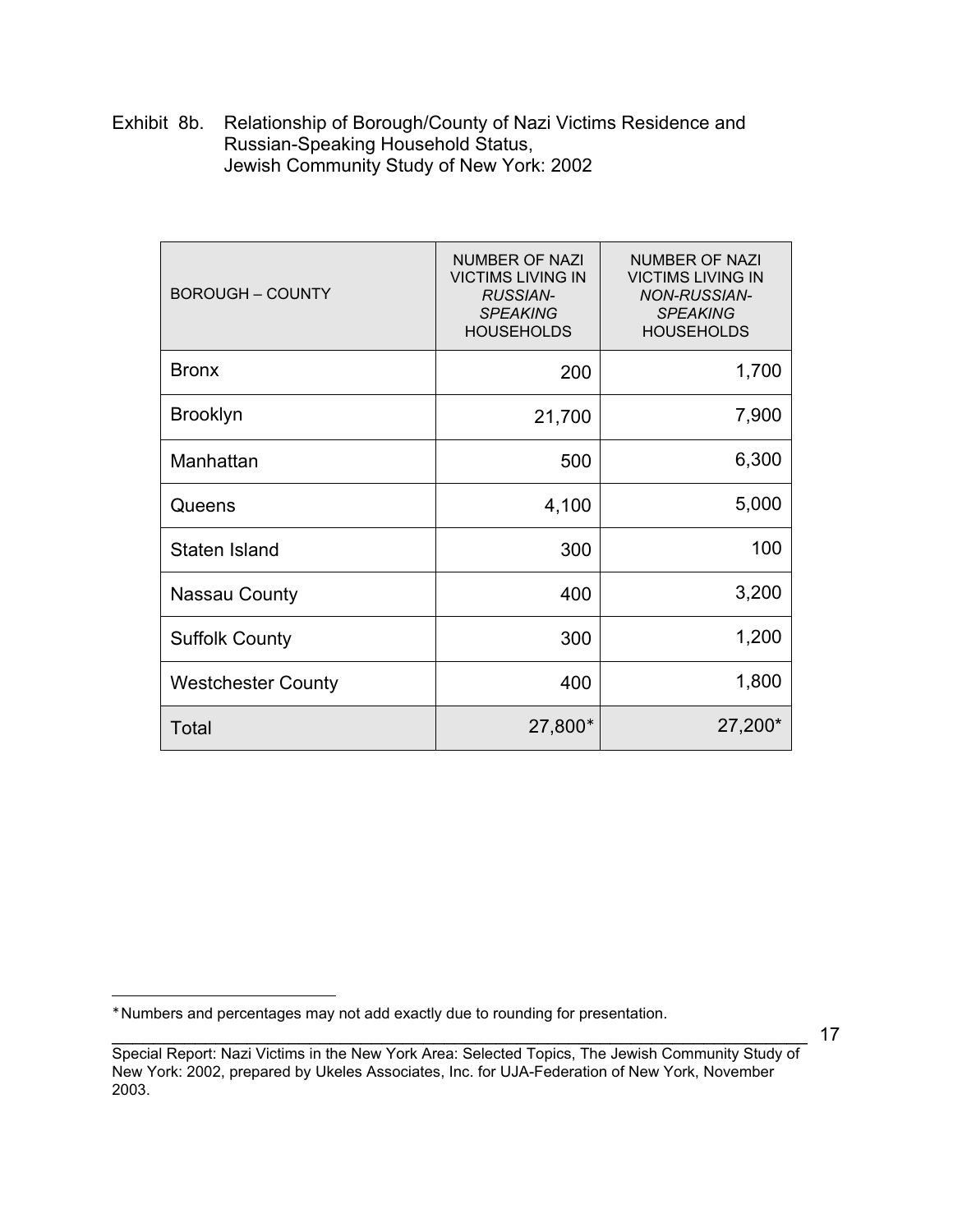Exhibit 9. Time Period in Which Nazi Victim Respondent Moved to the United States by Whether Respondent Lives in Russian-Speaking Household, Jewish Community Study of New York: 2002

| <b>TIME PERIOD</b><br>JEWISH NAZI<br><b>VICTIM</b><br><b>RESPONDENT</b><br><b>MOVED TO USA</b> | <b>NAZI VICTIM</b><br><b>RESPONDENTS IN</b><br>RUSSIAN-SPEAKING<br><b>HOUSEHOLDS</b> | <b>NAZI VICTIM</b><br><b>RESPONDENTS IN</b><br><b>NON-RUSSIAN-</b><br><b>SPEAKING</b><br><b>HOUSEHOLDS</b> |
|------------------------------------------------------------------------------------------------|--------------------------------------------------------------------------------------|------------------------------------------------------------------------------------------------------------|
| Prior to 1970                                                                                  | 10%                                                                                  | 95%                                                                                                        |
| 1970 - 1979                                                                                    | 14                                                                                   | 4                                                                                                          |
| 1980 - 1989                                                                                    | 9                                                                                    | $1\%$                                                                                                      |
| 1990 - 2002                                                                                    | 67                                                                                   |                                                                                                            |
| Total                                                                                          | 100%*                                                                                | 100%                                                                                                       |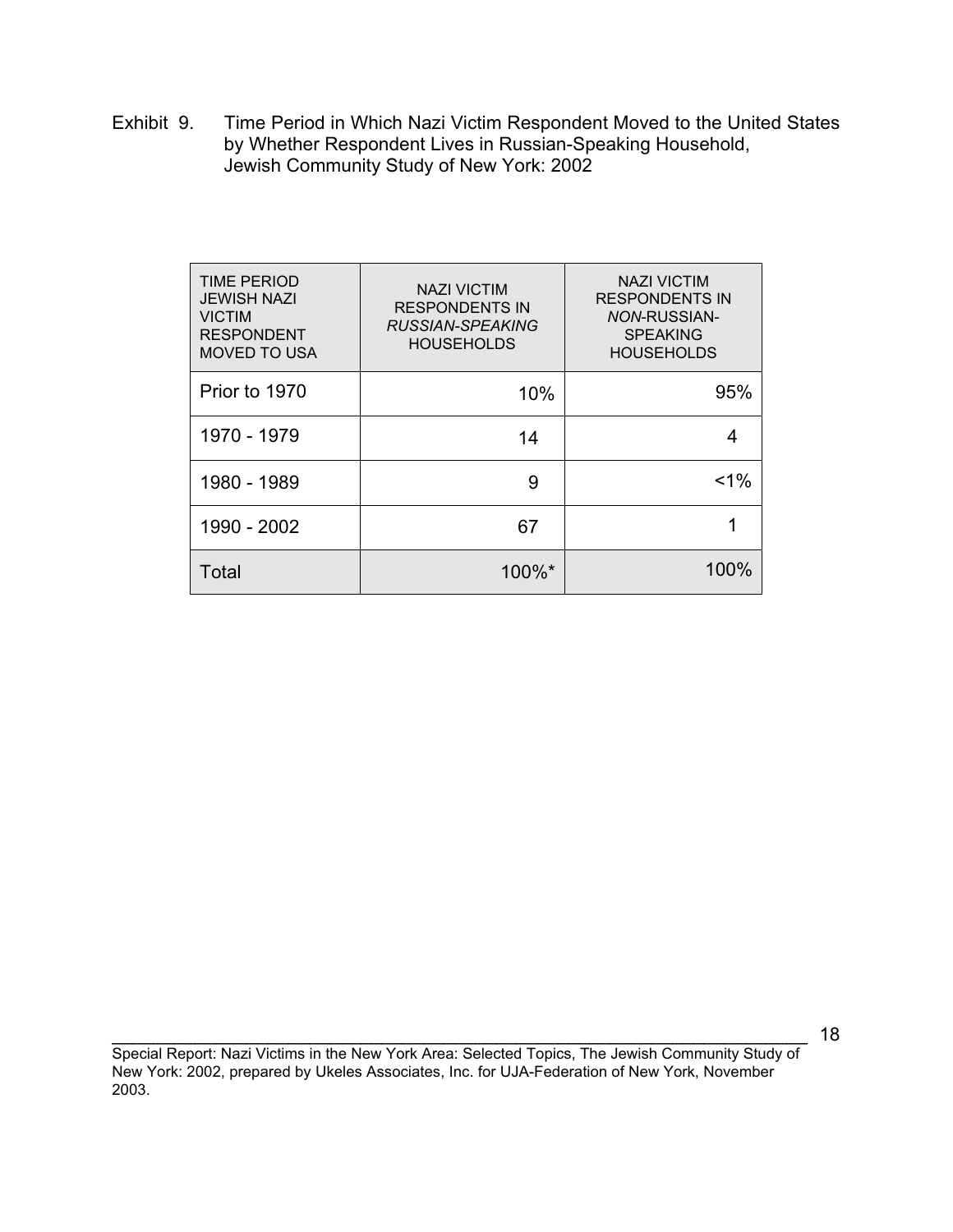Exhibit 10. Estimated Number of Jewish Households with Nazi Victims, Jewish Community Study of New York: 2002

| <b>JEWISH NAZI VICTIM IN</b><br><b>HOUSEHOLD:</b>   | <b>Estimated Number Of</b><br>Jewish Households<br>with a Nazi Victim | % of Jewish<br>Households with a Nazi<br>Victim |
|-----------------------------------------------------|-----------------------------------------------------------------------|-------------------------------------------------|
| <b>Survey Respondent Only</b>                       | 23,100                                                                | 53%                                             |
| <b>Survey Respondent &amp; Spouse</b>               | 10,000                                                                | 23                                              |
| Survey Respondent, Spouse &<br><b>Other Adult</b>   | 400                                                                   | $< 1\%$                                         |
| Survey Respondent & Other<br>Adult                  | 200                                                                   | $< 1\%$                                         |
| Spouse Only (Respondent Not<br>a Nazi Victim)       | 6,400                                                                 | 15                                              |
| Other Jewish Adults in the<br><b>Household Only</b> | 3,200                                                                 | $\overline{7}$                                  |
| Total - Jewish Households<br>with a Nazi Victim     | 43,300                                                                | 100%                                            |

\_\_\_\_\_\_\_\_\_\_\_\_\_\_\_\_\_\_\_\_\_\_\_\_\_\_\_\_\_\_\_\_\_\_\_\_\_\_\_\_\_\_\_\_\_\_\_\_\_\_\_\_\_\_\_\_\_\_\_\_\_\_\_\_\_\_\_ Special Report: Nazi Victims in the New York Area: Selected Topics, The Jewish Community Study of New York: 2002, prepared by Ukeles Associates, Inc. for UJA-Federation of New York, November 2003.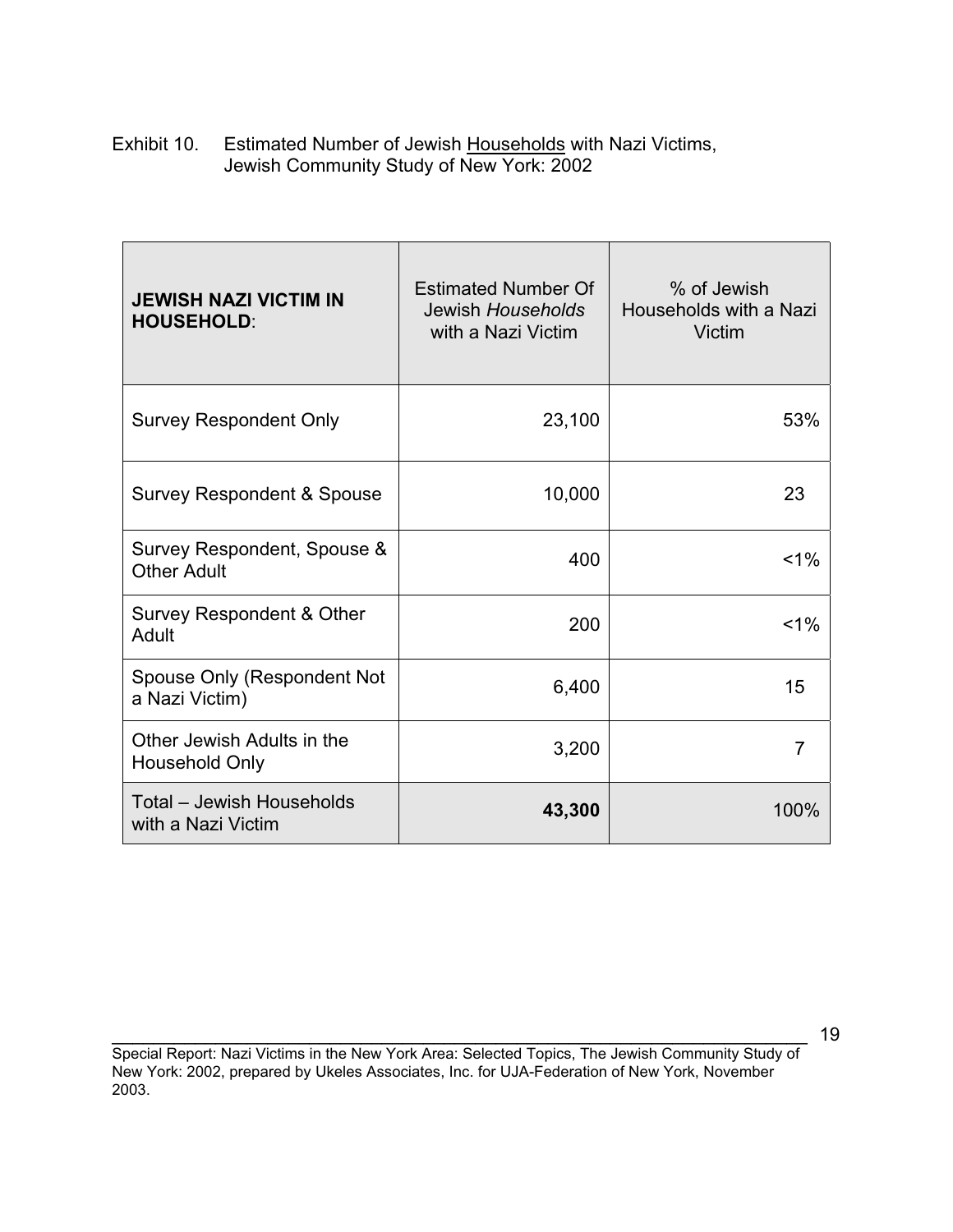Exhibit 11. Jewish Households with Nazi Victims as a Percentage of New York Area Jewish Households, 2002<sup>∗</sup>

| NEW YORK AREA                                            | <b>ESTIMATED</b><br><b>NUMBER</b> | % NAZI VICTIM<br><b>HOUSEHOLDS</b><br><b>COMPARED TO:</b> |  |
|----------------------------------------------------------|-----------------------------------|-----------------------------------------------------------|--|
| All Households with<br><b>Jewish Nazi Victims</b>        | 43,300                            |                                                           |  |
| All Households with a Jewish<br>Adult Age 57 and Older   | 280,000                           | 16%                                                       |  |
| All Jewish Households in the<br><b>Eight-County Area</b> | 643,000                           | 7%                                                        |  |

 $\overline{a}$ ∗ The Jewish Community Study of New York: 2002 surveyed Jewish households living in the UJA-Federation of New York service area, which is comprised of the five New York City boroughs (Bronx, Brooklyn, Manhattan, Queens, and Staten Island), as well as Nassau, Suffolk, and Westchester Counties.

\_\_\_\_\_\_\_\_\_\_\_\_\_\_\_\_\_\_\_\_\_\_\_\_\_\_\_\_\_\_\_\_\_\_\_\_\_\_\_\_\_\_\_\_\_\_\_\_\_\_\_\_\_\_\_\_\_\_\_\_\_\_\_\_\_\_\_ Special Report: Nazi Victims in the New York Area: Selected Topics, The Jewish Community Study of New York: 2002, prepared by Ukeles Associates, Inc. for UJA-Federation of New York, November 2003.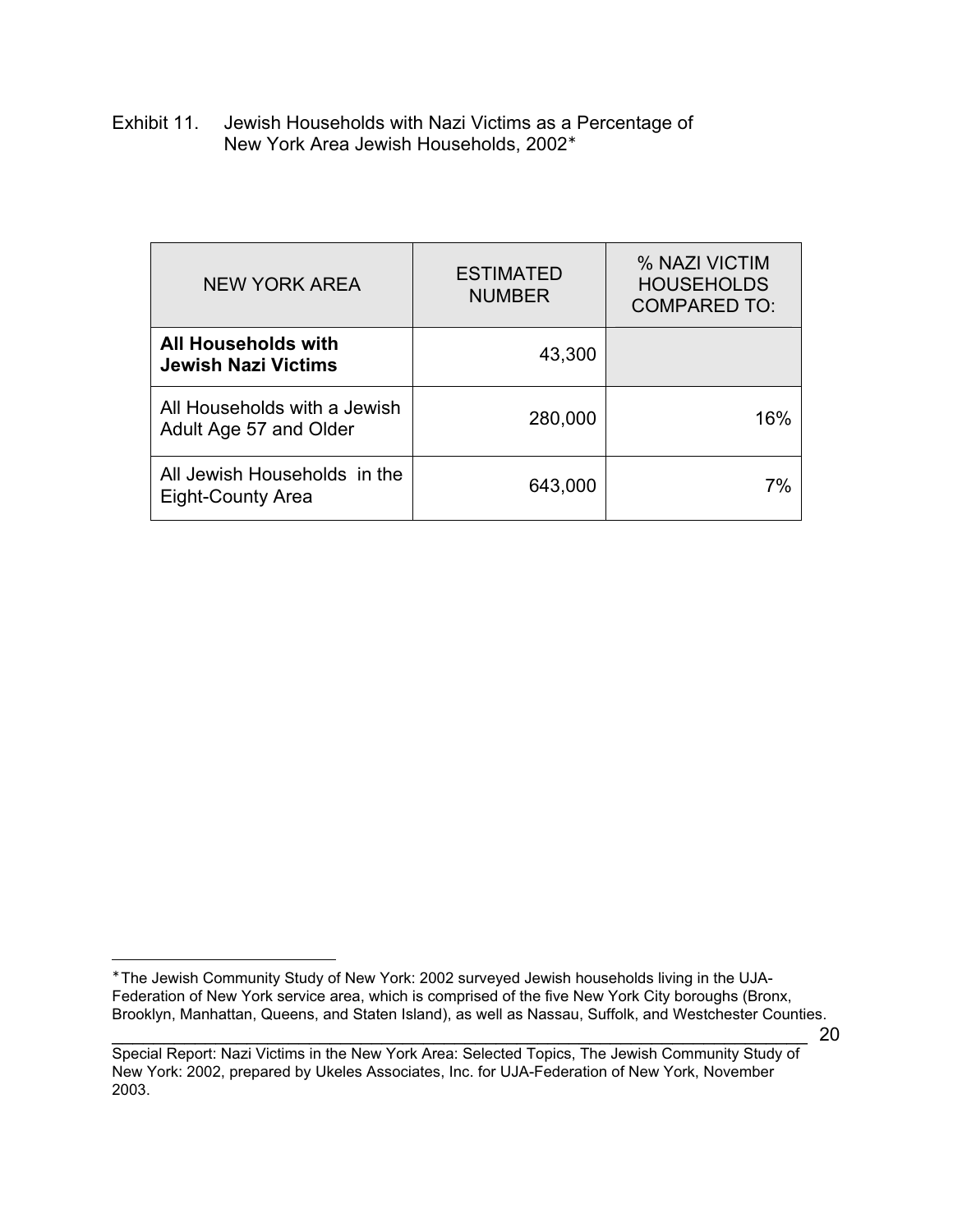Exhibit 12. Poverty Among Jewish Nazi Victims, Jewish Community Study of New York: 2002

| <b>NAZI VICTIM LIVES IN</b><br><b>HOUSEHOLD WITH</b><br><b>ANNUAL INCOME:</b> | <b>ESTIMATED</b><br><b>NUMBER</b> | % of ALL NAZI<br><b>VICTIMS</b> |
|-------------------------------------------------------------------------------|-----------------------------------|---------------------------------|
| Below 100% of Poverty Guidelines*                                             | 21,000                            | 38%                             |
| Between 100% and 150% of Poverty<br><b>Guidelines</b>                         | 7,000                             | 13                              |
| Above 150% of Poverty Guidelines                                              | 27,000                            | 49                              |
| Total                                                                         | 55,000                            | 100%                            |

 $\overline{a}$ ∗ Poverty guidelines are specific to household size. For one-person households, annual household incomes under approximately \$9,000 are defined as 100% of poverty, and incomes under \$13,000 are defined as 150% of poverty. For two-person households, the approximate income ranges are \$12,000 and \$18,000 respectively. For three-person households, the corresponding income levels are \$15,000 and \$22,000. The 150% poverty level has been used as an operational definition of the New York Jewish "poor" in a series of reports issued by the New York Metropolitan Coordinating Council on Jewish Poverty.

\_\_\_\_\_\_\_\_\_\_\_\_\_\_\_\_\_\_\_\_\_\_\_\_\_\_\_\_\_\_\_\_\_\_\_\_\_\_\_\_\_\_\_\_\_\_\_\_\_\_\_\_\_\_\_\_\_\_\_\_\_\_\_\_\_\_\_ Special Report: Nazi Victims in the New York Area: Selected Topics, The Jewish Community Study of New York: 2002, prepared by Ukeles Associates, Inc. for UJA-Federation of New York, November 2003.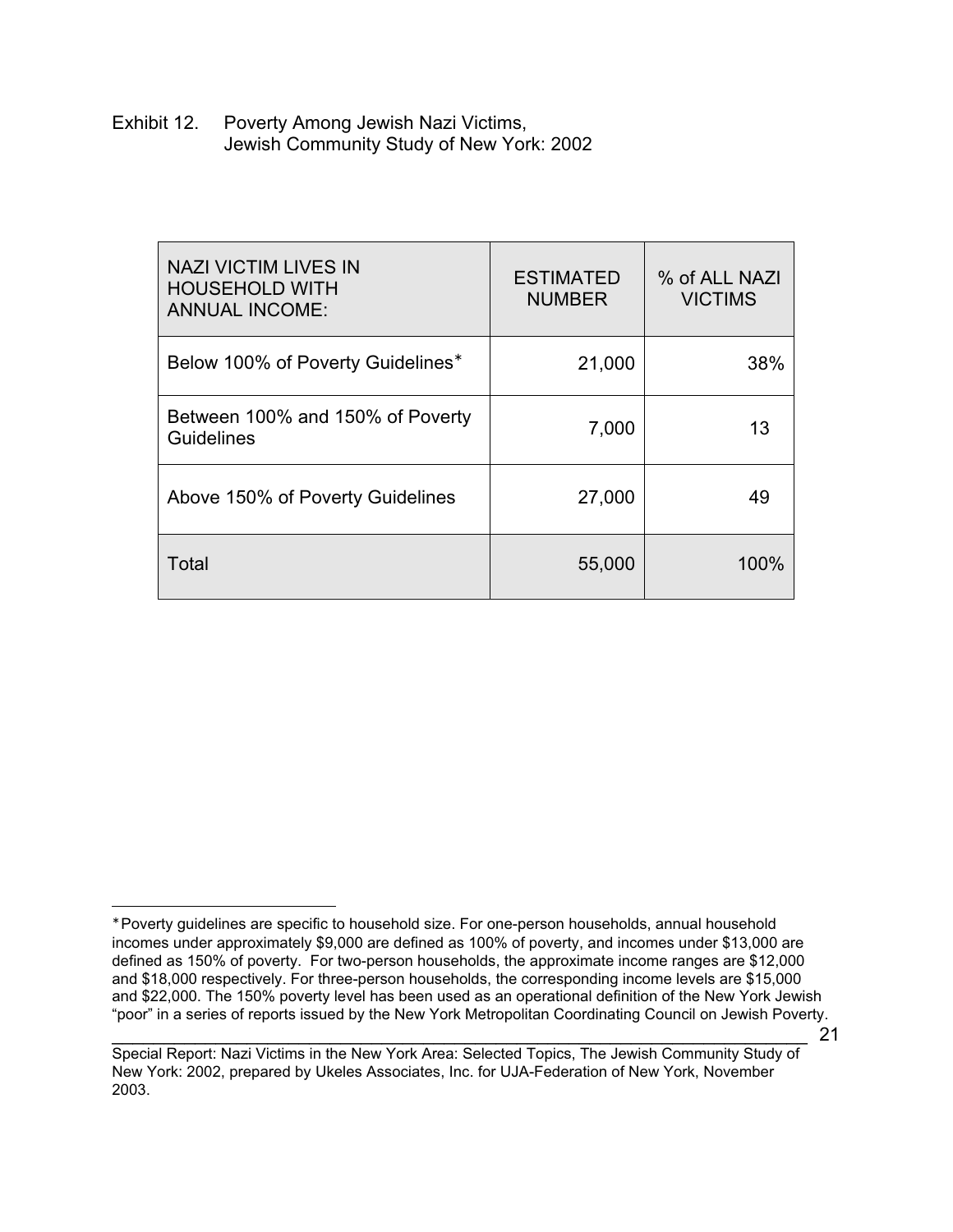Exhibit 13. Poverty Level and Income of All Jewish Nazi Victims, Jewish Community Study of New York: 2002

| <b>NAZI VICTIM LIVES IN</b><br><b>HOUSEHOLD WITH</b><br><b>ANNUAL INCOME:</b> | <b>PERCENT</b> |
|-------------------------------------------------------------------------------|----------------|
| Below 150% of Poverty<br><b>Guidelines</b>                                    | 51%            |
| Above 150% of Poverty<br>Guidelines, Below<br>\$35,000 income                 | 11             |
| \$35,000 to \$50,000                                                          | 12             |
| \$50,000 to \$100,000                                                         | 12             |
| \$100,000 and Over                                                            | 15             |
| Total                                                                         | 100%*          |

∗ Percentages may not add to 100% due to rounding.

\_\_\_\_\_\_\_\_\_\_\_\_\_\_\_\_\_\_\_\_\_\_\_\_\_\_\_\_\_\_\_\_\_\_\_\_\_\_\_\_\_\_\_\_\_\_\_\_\_\_\_\_\_\_\_\_\_\_\_\_\_\_\_\_\_\_\_ Special Report: Nazi Victims in the New York Area: Selected Topics, The Jewish Community Study of New York: 2002, prepared by Ukeles Associates, Inc. for UJA-Federation of New York, November 2003.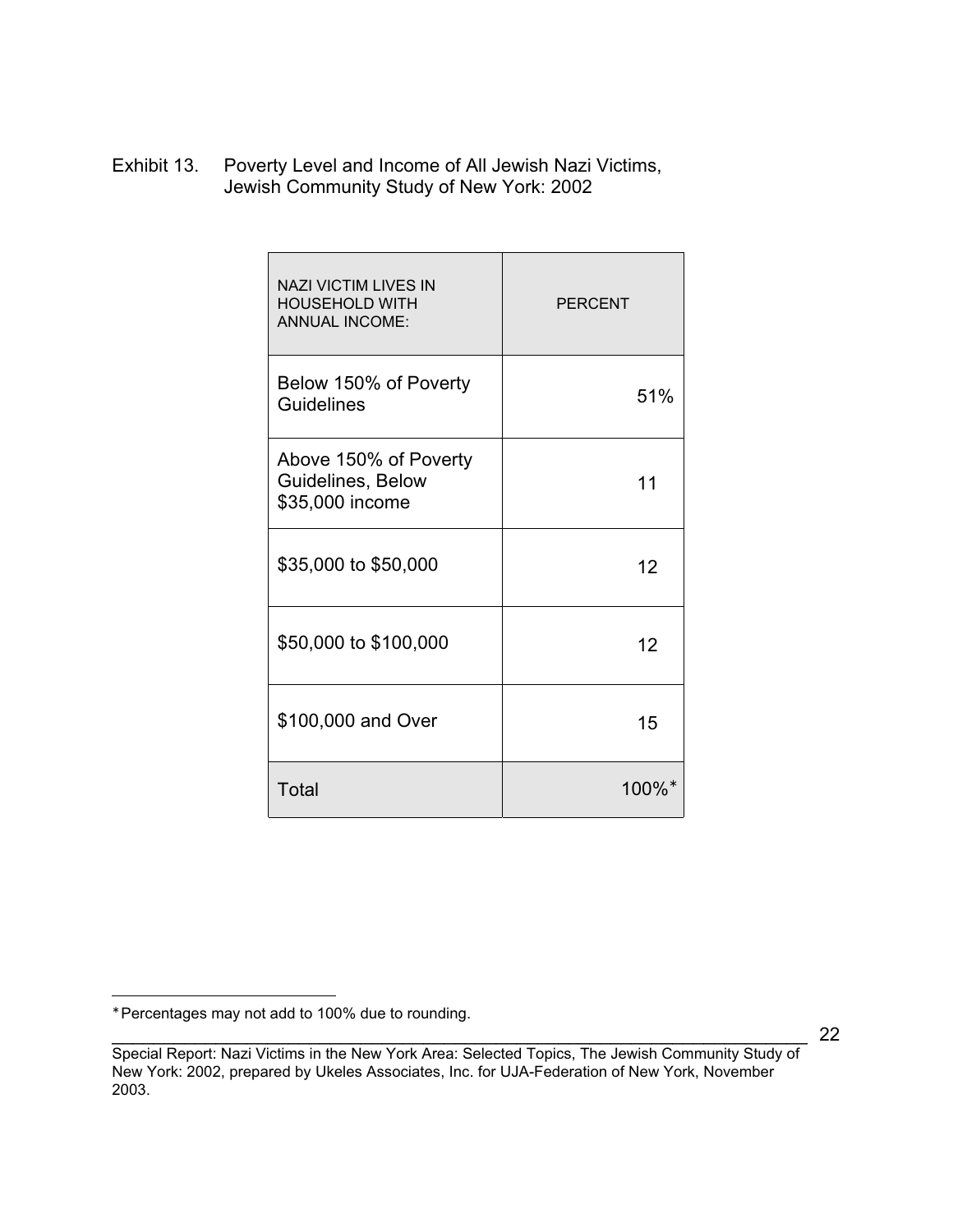Exhibit 14. Poverty Among Jewish Nazi Victims, by Size of Household, Jewish Community Study of New York: 2002

|                                                                               | Nazi Victim Lives               |                           |                                            |
|-------------------------------------------------------------------------------|---------------------------------|---------------------------|--------------------------------------------|
| <b>NAZI VICTIM LIVES IN</b><br><b>HOUSEHOLD WITH</b><br><b>ANNUAL INCOME:</b> | Alone: 1<br>Person<br>Household | With 1<br>Other<br>Person | <b>With Several</b><br><b>Other People</b> |
| Below 100% of Poverty<br><b>Guidelines</b>                                    | 44%                             | 37%                       | 32%                                        |
| Between 100% and 150% of<br><b>Poverty Guidelines</b>                         | 11                              | 14                        | 12                                         |
| Above 150% of Poverty<br><b>Guidelines</b>                                    | 45                              | 49                        | 56                                         |
| Total                                                                         | 100%                            | 100%                      | 100%                                       |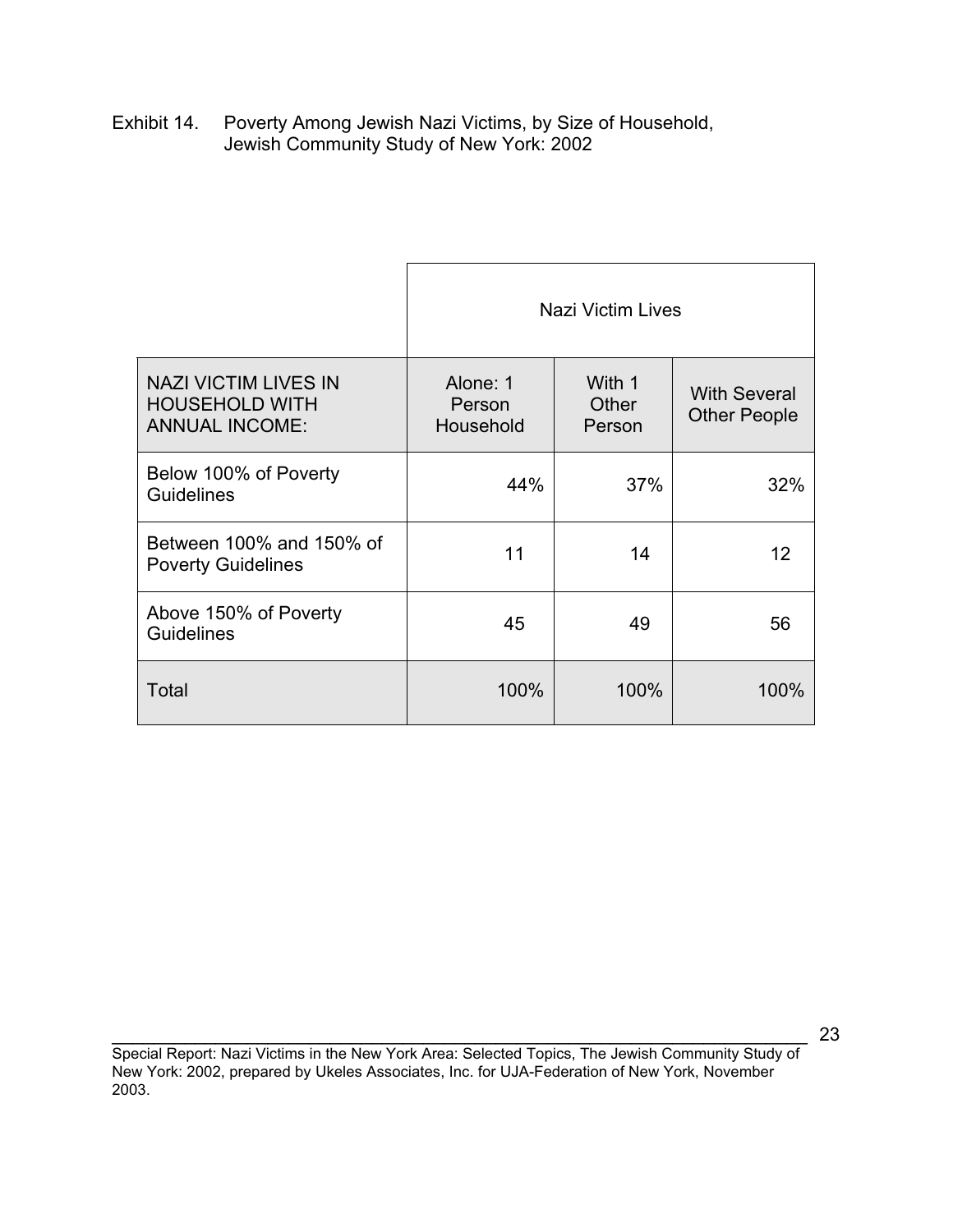Exhibit 15. Poverty Among Nazi Victims, Russian-Speaking Households and Non-Russian-Speaking Households, Jewish Community Study of New York: 2002

| NAZI VICTIM LIVES IN<br><b>HOUSEHOLD WITH</b><br><b>ANNUAL INCOME:</b> | <b>NAZI VICTIMS IN</b><br>RUSSIAN-SPEAKING<br><b>HOUSEHOLDS</b> | <b>NAZI VICTIMS IN</b><br><b>NON-RUSSIAN-</b><br><b>SPEAKING</b><br><b>HOUSEHOLDS</b> |
|------------------------------------------------------------------------|-----------------------------------------------------------------|---------------------------------------------------------------------------------------|
| Below 100% of Poverty<br>Guidelines                                    | 69%                                                             | 6%                                                                                    |
| Between 100% and 150%<br>of Poverty Guidelines                         | 10                                                              | 15                                                                                    |
| Above 150% of Poverty<br><b>Guidelines</b>                             | 22                                                              | 79                                                                                    |
| Total                                                                  | 100%*                                                           | $100\%$                                                                               |

 $\overline{a}$ 

<sup>∗</sup> Percentages may not add to 100% due to rounding for presentation.

\_\_\_\_\_\_\_\_\_\_\_\_\_\_\_\_\_\_\_\_\_\_\_\_\_\_\_\_\_\_\_\_\_\_\_\_\_\_\_\_\_\_\_\_\_\_\_\_\_\_\_\_\_\_\_\_\_\_\_\_\_\_\_\_\_\_\_ Special Report: Nazi Victims in the New York Area: Selected Topics, The Jewish Community Study of New York: 2002, prepared by Ukeles Associates, Inc. for UJA-Federation of New York, November 2003.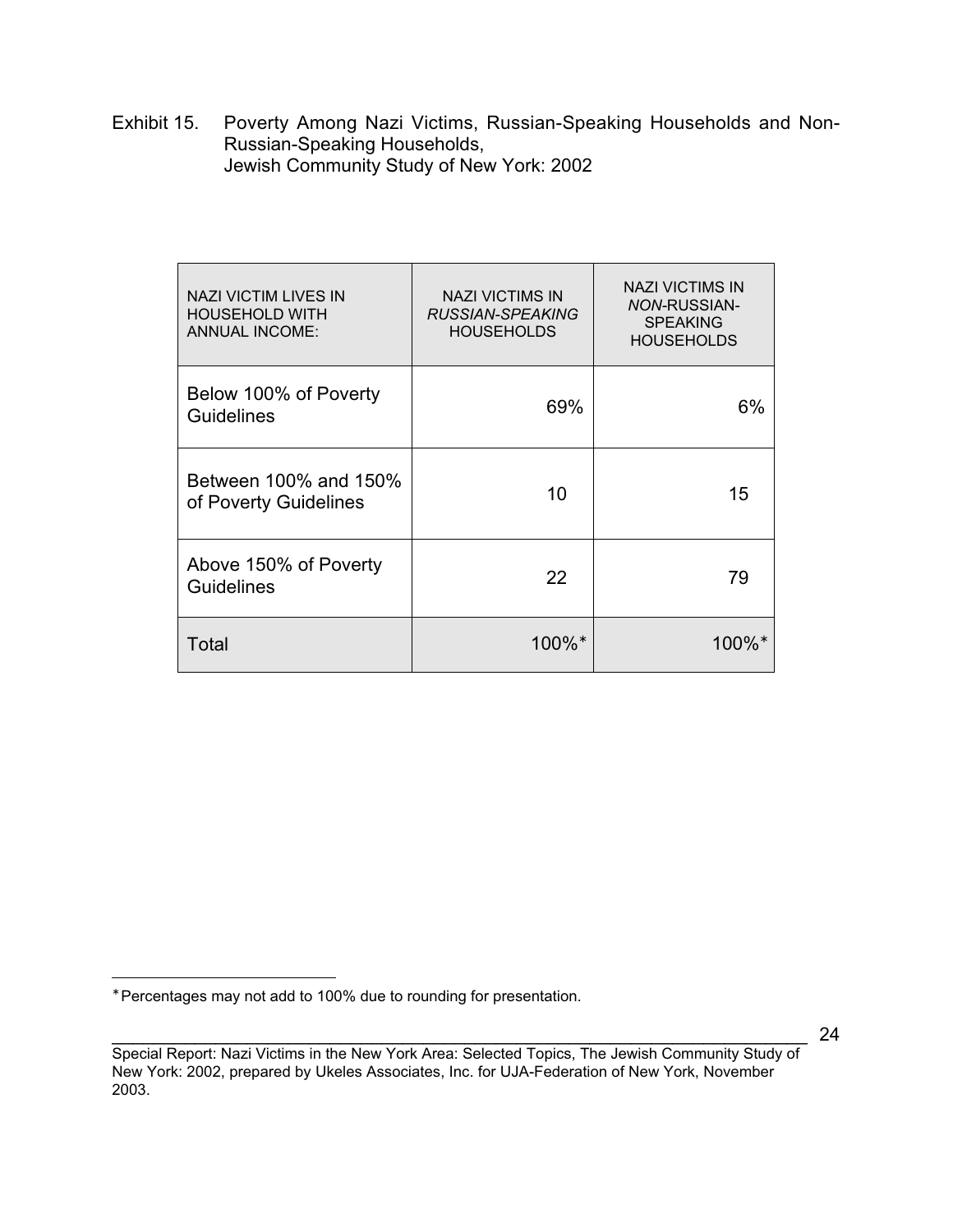Exhibit 16. Poverty in **Russian-Speaking Households with Nazi Victims and without Nazi Victims**, at Least One Adult in Household Age 57 or Older, Jewish Community Study of New York: 2002

|                                                          | AT LEAST ONE ADULT IN HOUSEHOLD AGE 57+                           |                                                                                    |  |
|----------------------------------------------------------|-------------------------------------------------------------------|------------------------------------------------------------------------------------|--|
| <b>HOUSEHOLD WITH</b><br><b>ANNUAL INCOME:</b>           | RUSSIAN-SPEAKING<br><b>HOUSEHOLDS WITH</b><br><b>NAZI VICTIMS</b> | RUSSIAN-SPEAKING<br><b>HOUSEHOLDS</b><br><b>WITHOUT ANY NAZI</b><br><b>VICTIMS</b> |  |
| Below 100% of<br><b>Poverty Guidelines</b>               | 69%                                                               | 73%                                                                                |  |
| Between 100% and<br>150% of Poverty<br><b>Guidelines</b> | 10                                                                | 4                                                                                  |  |
| Above 150% of<br><b>Poverty Guidelines</b>               | 22                                                                | 23                                                                                 |  |
| Total                                                    | 100%*                                                             | 100%                                                                               |  |

 $\overline{a}$ ∗ Percentages may not add to 100% due to rounding for presentation.

\_\_\_\_\_\_\_\_\_\_\_\_\_\_\_\_\_\_\_\_\_\_\_\_\_\_\_\_\_\_\_\_\_\_\_\_\_\_\_\_\_\_\_\_\_\_\_\_\_\_\_\_\_\_\_\_\_\_\_\_\_\_\_\_\_\_\_ Special Report: Nazi Victims in the New York Area: Selected Topics, The Jewish Community Study of New York: 2002, prepared by Ukeles Associates, Inc. for UJA-Federation of New York, November 2003.